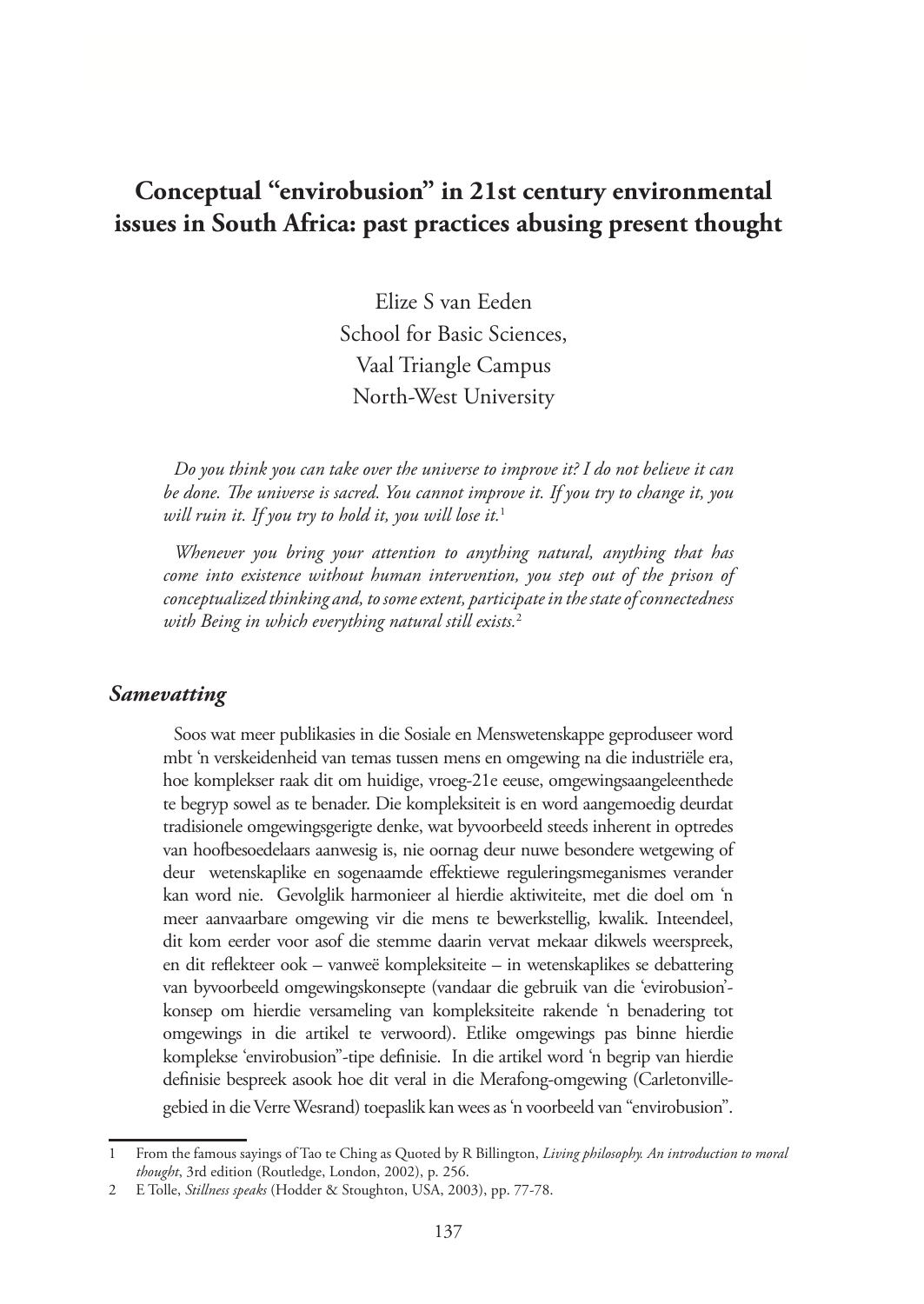## **Introduction**

As more publications in the human and social sciences are produced on a variety of topics regarding the interactions between man and environment after the industrial age, and more particularly since the environmental movement from ca 1964 internationally, $3$  the more complex an understanding of ways to deal with present environmental scenarios becomes, for example in South Africa's western-like setting. It is complex in the sense that past environmental thoughts through laws, scientific and regulating approaches, as well as discussions and decision making from top to bottom level, do not "speak" to one another, or cannot be efficiently linked to one another. Because of this complexity one finds, amongst others, a wide variety of conceptual thinking related to the environment that, to laymen, appears to be similar to "envirobusion" rather than able to provide thinking towards finding a consolidated solution of how to address past abusive environmental issues as perceived in the 21st century.

Past actions by primary regulators, decision makers, capitalist exploiters, scientists and an ignorant public – of whom some are currently labelled as the injured because of environmental harm done to them in some way – cause strenuous complexities in how to marry present indisputable environmental acts and cooperation models, as developed by a democratic regulator, with past perceived irregularities. To enhance the complexity, the injurers and the injured think differently about ways to find solutions of remediation, compensation and future regulation because they conceptually interpret past environmental actions and possible irregularities differently, yet very similar to those accused of being man-centric in their environmental views. An understanding, within the conceptual thoughts of several disciplines, either does not yet provide a clear-cut, balanced and environmentally just perspective. This article deals with some of these concepts that cause an "envirobusion" status of "envirobusive" thinking, and how these concepts have featured in past actions, for example in the Merafong area, Gauteng, as a result of conceptual "envirobusive" attitudes. It is also argued that these past concepts, for example in the Merafong area, actually still abuse modern thought on the environment.

<sup>3</sup> Compare R Capalbo, "Environment", as retrieved on 5 June 2008 in The issues, Chapter 2 on http://webpage. pace.edu/cmalone/pc2004chapter2.html, pp. 28-29; L Henkin et. al., *International law. Cases and materials*, Third Edition (Westgroup, Minnesota, 1993), pp. 1375-1377.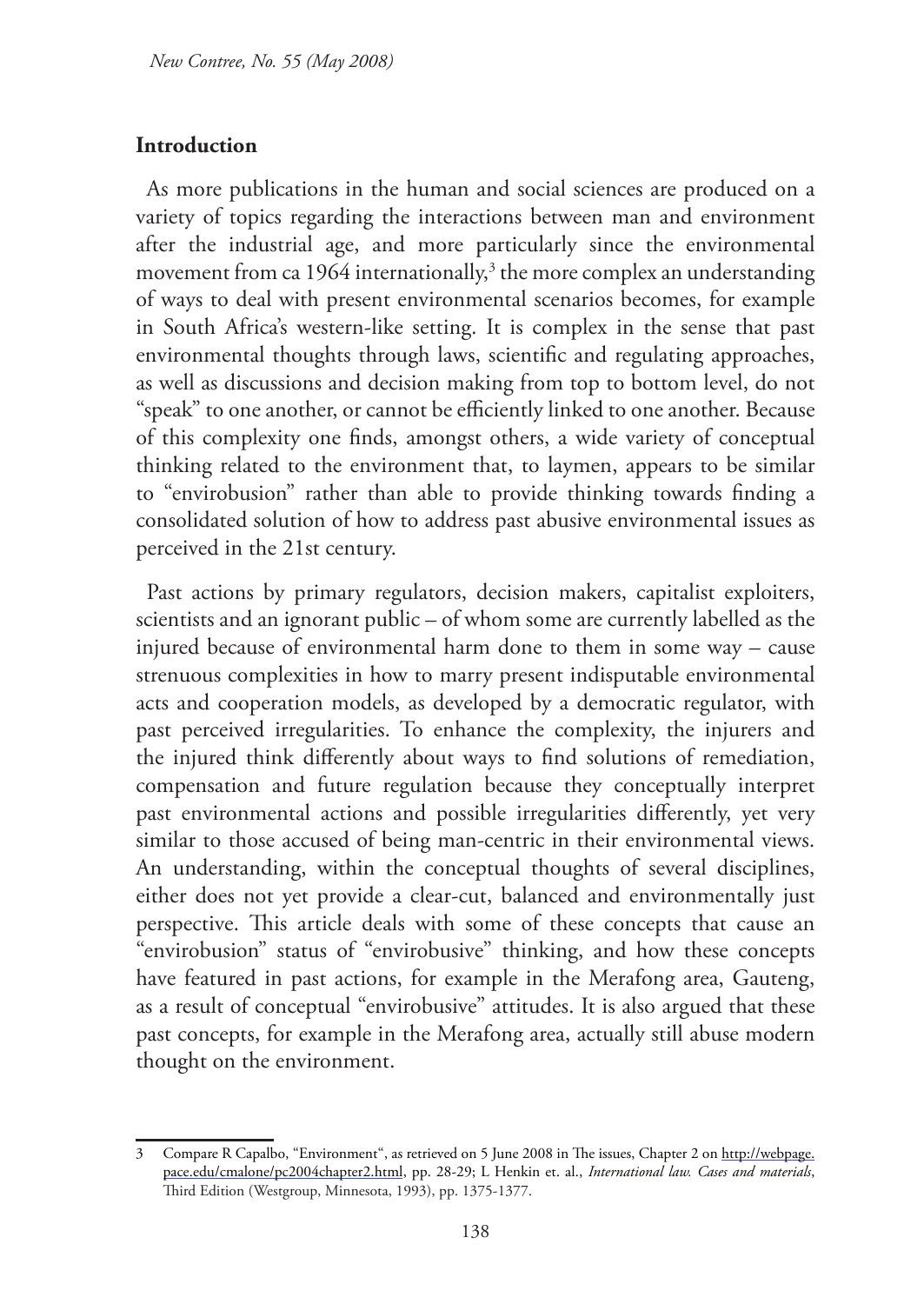### **"Envirobusion" confusion?**

The using of the newly combined concept "envirobusion" is a means to explain abuse in thinking through concepts related to and confusion with regard to environmental issues. In the environmental context, the concept "envirobusion" is defined to reflect the visibility of an excessive, $\rm ^4$  vague and/ or unjust misuse of past scientific knowledge, ideological thoughts, judicial thinking and basic ethics to act in such a way that the present environmental scenario of justice to humans and justice to the environment is still embedded in one-sided, man-centric confusion, exploitation and an attitude of taking advantage of the situation. Although this confusion can be picked up in international discussions and environmentally related events, "envirobusion" as an issue of confusion in this article will relate applicable thoughts and events to the South African environment.

The fact that the acceptance of several environmental laws in South Africa after 1994 cannot be properly applied by 2008 because of past bureaucratic ways of dealing with the environment that still prevail as a result can be added as one of several complexities related to "envirobusion". Some of these complexities, as interpreted from an early 21st century perspective, will be dealt with in the sections to follow. Where required, examples from the controversial Wonderfontein Spruit Catchment area in the Merafong municipal area, Gauteng, will be provided to accentuate an "envirobusion" scenario.

### **Past and present environmental thoughts captured in concepts**

Currently a wide variety of concepts and conceptual thinking regarding man and the environment exists within the thoughts of several disciplines and intellectuals. In many ways, these thoughts do not "speak" fluently to one another and/or cannot be linked efficiently to one another to form a consolidated platform of understanding of how to be of practical service to the local and even the broader international community. Some have a history<sup>5</sup>,

<sup>4</sup> Compare L Buell, The future of environmental criticism. Environmental crisis and literary imagination (Blackwell, UK, ca 2005), p. 100.

<sup>5</sup> Compare L Buell, *The future of environmental criticism. Environmental crisis and literary imagination*, p. 100 that refers to the intellectual thoughts of Charles Darwin, Aldo Leopold and some modern continental philosophy, p. 100.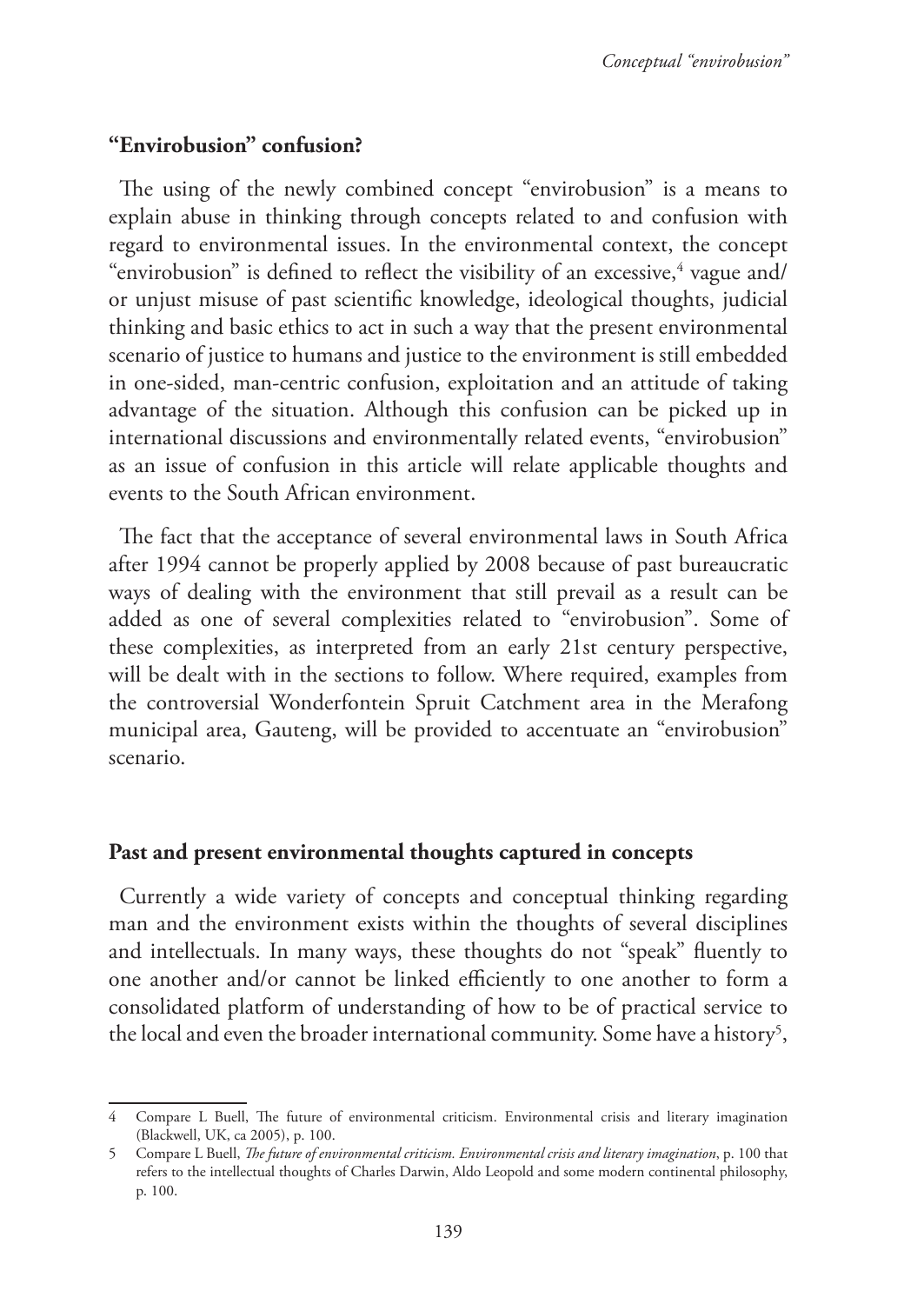whereas others are younger than a decade. In the following section, the thinking within a few schools of thought is explored.

## *In a maze of concepts and conceptual thinking*

Concepts and patterns related to environmental fairness, justness and equity, for example, are being studied across a wide range of disciplines. These studies were mostly creations from after the mid 20th century when communities worldwide became more aware of and sensitive about the impact of man on the environment after the industrial age.6 These concepts do not necessarily "speak" to one another or form a mutually consolidated understanding of thinking regarding "environmental fairness".

In 1998, Downey noted that a concept such as "environmental justice" has proven to be quite difficult because of a lack of consistency in the definition. He found that researchers were drawing different conclusions from similar findings. In essence, the use of the same concept to, for example, describe different models, restricts scientific progress and some consensus is required.<sup>7</sup> Downey's concern can be stretched to other concepts in the environmental sphere as well.

Disciplines that deal with the environment include the legal, natural, human, social and economic sciences. All of them deal with the concepts discussed below, and therefore the need for some consensus or consolidation can only be emphasised, as Ringuist did in 2003:<sup>8</sup>

…*we will have no standards with which to judge either the adequacy or the effectiveness of government efforts to ensure environmental equity until we agreewhat constitutes discrimination and equity with regard to environmental protection*…

## **Ecology in transformation**

Interestingly, Billington has pointed out that the use of the word *ecology* has changed in the past half-century. In the early fifties, dictionaries defined

<sup>6</sup> J McNeill, *Something new under the sun. An environmental history of the twentieth century* (Penguin Books, England, 2001), pp. 28; 58-61; 116; 159-161; 314-316; 318; 320.

<sup>7</sup> Compare Downey (1998) as quoted by RG Burns and MJ Lynch, *Environmental crime, a sourcebook* (LFB Scholarly Publishing LLC, New York, 2004), pp. 22-23.

<sup>8</sup> Compare Ringuist (2003, p. 270) as quoted by RG Burns and MJ Lynch, *Environmental crime, a sourcebook*, p. 23.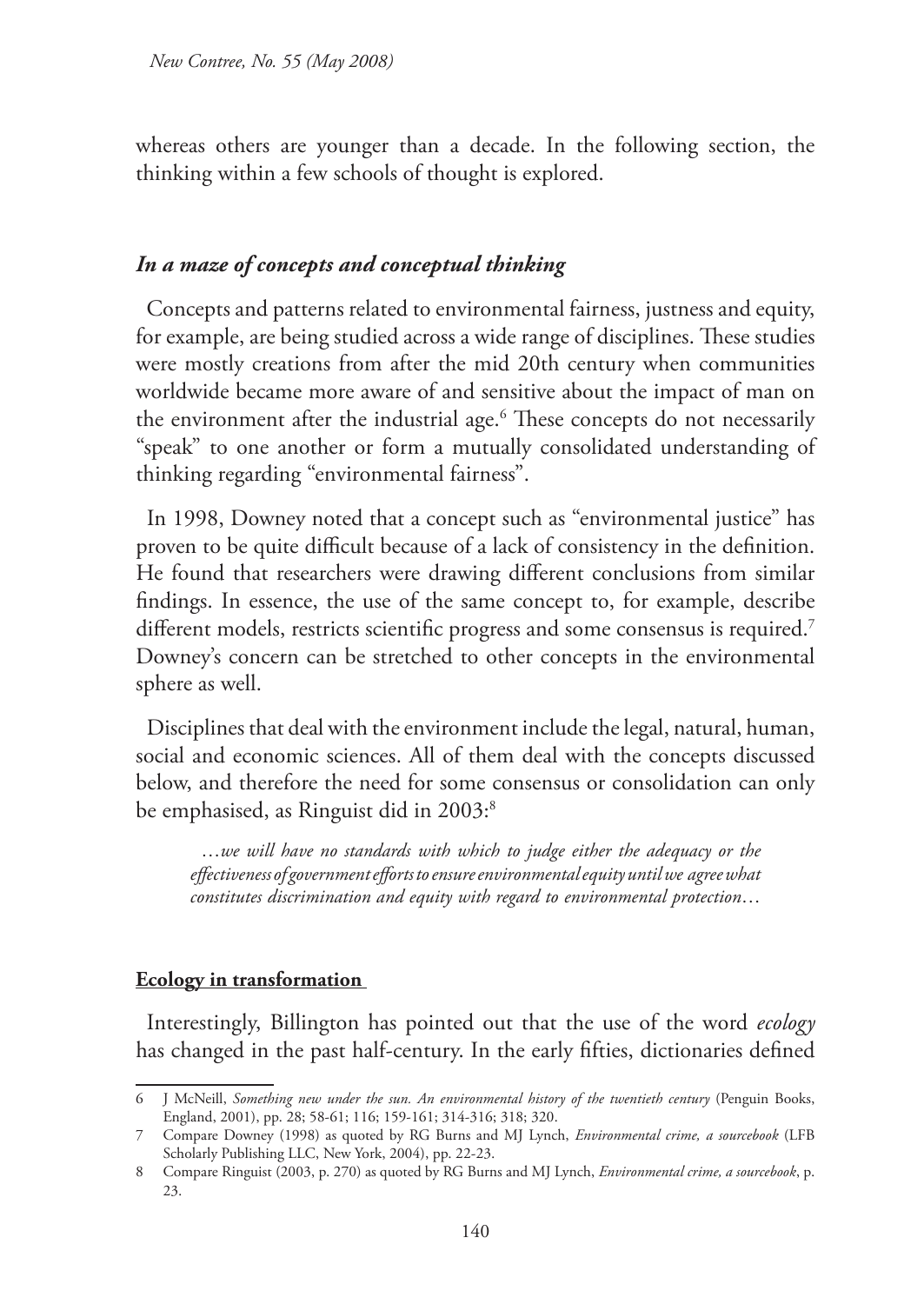it as "the scientific study of animal behaviour". After two decades, its basic meaning from dictionaries expanded to include human behaviour as well to read as follows (only the word "living" was added in later editions):<sup>9</sup>

*Ecology is the science of relationships between* [living] *organisms and their environment – also called bionomics*

In dictionaries of the early 21st century, the inclusion of plant behaviour became part of the definition, as well as an explicit reference to the interrelationship between animals, plants and humans. Perhaps the only significance that can be drawn from this basic observation of a change in definitions through time is the expansion of the meaning in which the interconnectedness of living systems is acknowledged.10 Its narrow definition before the mid-seventies also reflects man's narrow-minded thinking about and grading of living organisms in the environment.

Experts that have addressed ecological issues have approached a relation to ecology in mainly three different ways of understanding. The anthropocentric understanding is related to especially past generations in which moral considerations only extended to human needs, irrespective of the harm it may cause to the environment. Ironically, the possible harm to human health never crossed the mind of those following this way of thought. A second way of understanding is that of sentient thinking (the so-called deep ecology thinkers who are sensitive and emphatic), which suggests greater humility by humans regarding their environment or habitat. A third group, the ecologist or land ethic thinkers, expose more direct moral considerations in their ways of thinking about the environment.<sup>11</sup>

### **Environmental ethics and philosophies**

A lack of a proper discussion regarding ethics and the environment exists in most disciplines.12 Philosophers are of the opinion that the sciences were

<sup>9</sup> Compare Grolier, *New book of Knowledge Dictionary*, vol 1 (Inforonics, Massachusetts, 1981), p. 413; JM Hawkins, *The Oxford paperback dictionary*, 3rd Edition (Oxford University Press, 1989), p. 255; Collins, *Collins English dictionary* (HarperCollins, Glasgow, 2004), p. 496.

<sup>10</sup> Compare R Billington, Living philosophy. An introduction to moral thought, p. 255.

<sup>11</sup> R Billington, Living philosophy. An introduction to moral thought, pp. 257-260; D Pepper, *Eco-socialism, from deep ecology to social justice* (Routledge, London, 1993).

<sup>12</sup> Compare E Conradie, *Rus vir die aarde* (Kaapstad, Lux Verbi, 1995), pp. 61-65.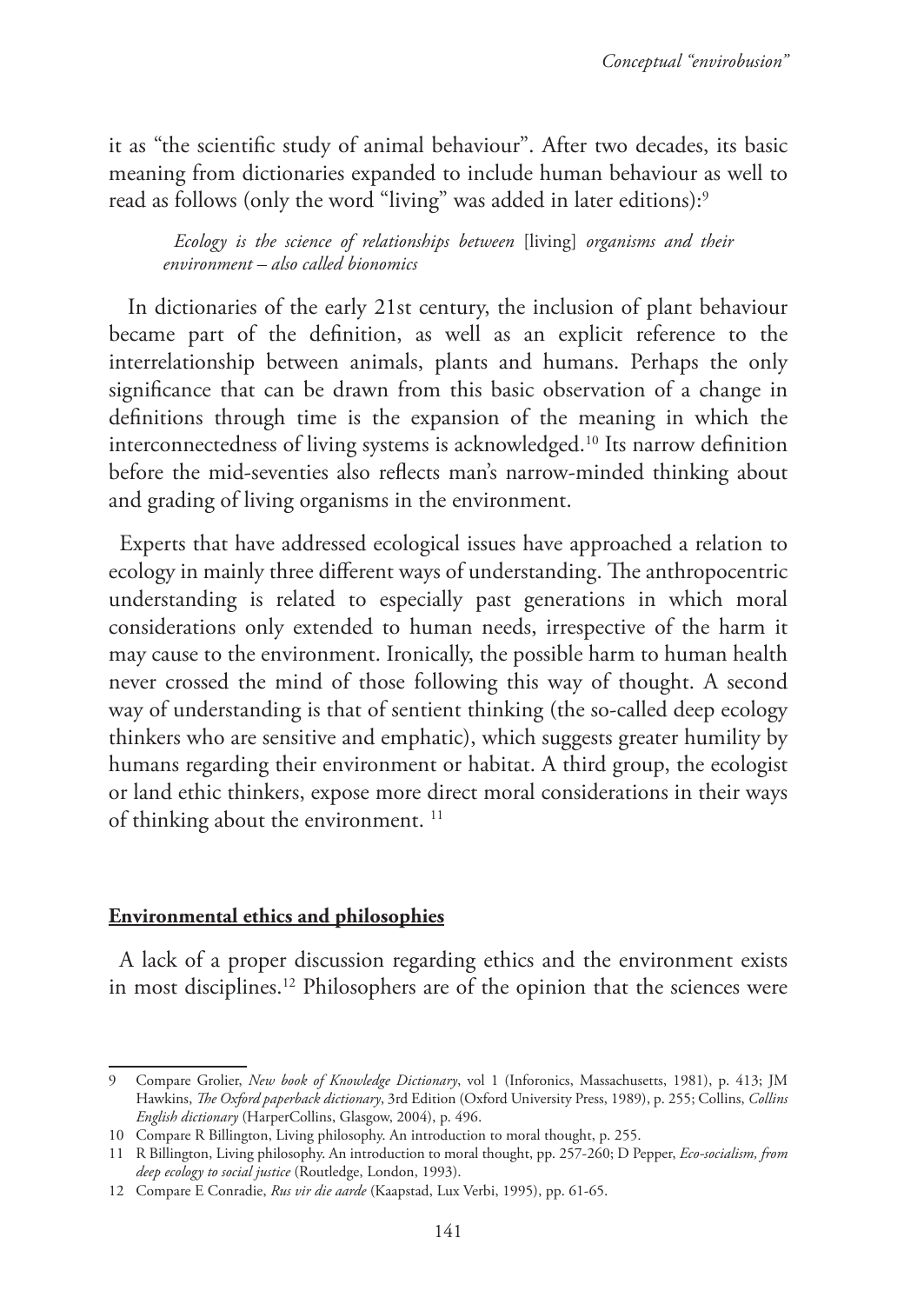the master creators of ethics regarding the environment almost up to the 21st century:13

*Ethics and morality are typically human interventions or devices that could not be derived directly from nature but had to be fought for and protected in the face of natural evolution.* 

On the other hand, more recent social discourses on the environment suggest that "no conceptual issue, such as the knowledge of nature or what is acceptable 'risk', can be divorced from its concomitant dimensions of political and institutional legitimations".14 Otherwise, it has been stated that the main cause of man's present ecological predicament results from a Christian ethical conviction that man has been granted "dominion" over the earth and may therefore exploit and use nature to his own ends. This contribution first tries to make the accusation that "Christianity is the enemy of the environment".15 Secondly, instead of limiting the scope of ethics only to "matters of mankind", it argues for a wider scope of the subject matter of ethics in alluding to a "moral dimension of nature". The case for an eco-ethic that will accommodate and respect the identity and purpose of nature, as well as the interests and purpose of human life, is stated.16

During the Renaissance and the Enlightenment, the environmental emphasis still was on the supremacy of the human mind over the world of matter. For example, in the Cartesian<sup>17</sup> approach to the environment, "persons" are accentuated as morally considerate and the "rest" or "things" not as ethically accountable.18 Science and technology are edified as instruments of power in the hand of man so that progress can take place, and through plans aimed at growth, the environment is used and exploited for the sake of the interests of

<sup>13</sup> Compare J Keulartz, *Struggle for nature: a critique of radical ecology* [translated by Rob Kuitenbrouwer], (Routledge, London, 1998).

<sup>14</sup> Also compare LM Benton & JR Short, Environmental discourse and practice, pp. 147-148; R Billington, Living philosophy. An introduction to moral thought, pp. 261-262.

<sup>15</sup> Compare L White, "The historical roots of our ecological crisis", G De Bell, *ed*., *The environmental handbook*, (New York, Ballantine,1970), pp. 18-26; D Wall, *Green history* (Routledge, New York, 1994), p. 76.

<sup>16</sup> Compare T Roszak, *Making of a counter culture* (New York, Faber, 1968); T. Roszak, *Persoon en planeet*  (Amsterdam, Meulenhoff, 1980); R Attfield, *The ethics of environmental concern* (Oxford, Blackwell, 1983); R Attfield, *Environmental philosophy* (Avebury, Aldershot, 1994); JA Nash, *Loving nature. Ecological integrity and Christian responsibility* (Nashville & Washington, Abingdon Press, 1991); PGW du Plessis, Manuscript on "Ecoethics, the Christian and the future", Potchefstroom University for CHE (currently North-West University), 27 May 1998; L Wilkinson, "How Christian is the Green Agenda?", *Christianity Today*, 1993, pp. 17-20.

<sup>17</sup> Cartesianism refers to the 17th-century philosophical thinking of the famous French philosopher and mathematician, Rene Descartes. He was regarded as one of the key thinkers of the scientific revolution. See http://en.wikipedia.org/wiki/Descartes as retrieved on 4 June 2008.

<sup>18</sup> Compare V Plumwood, *Environmental culture. The ecological crisis of reason* (Routledge, New York, 2002), pp. 143-144.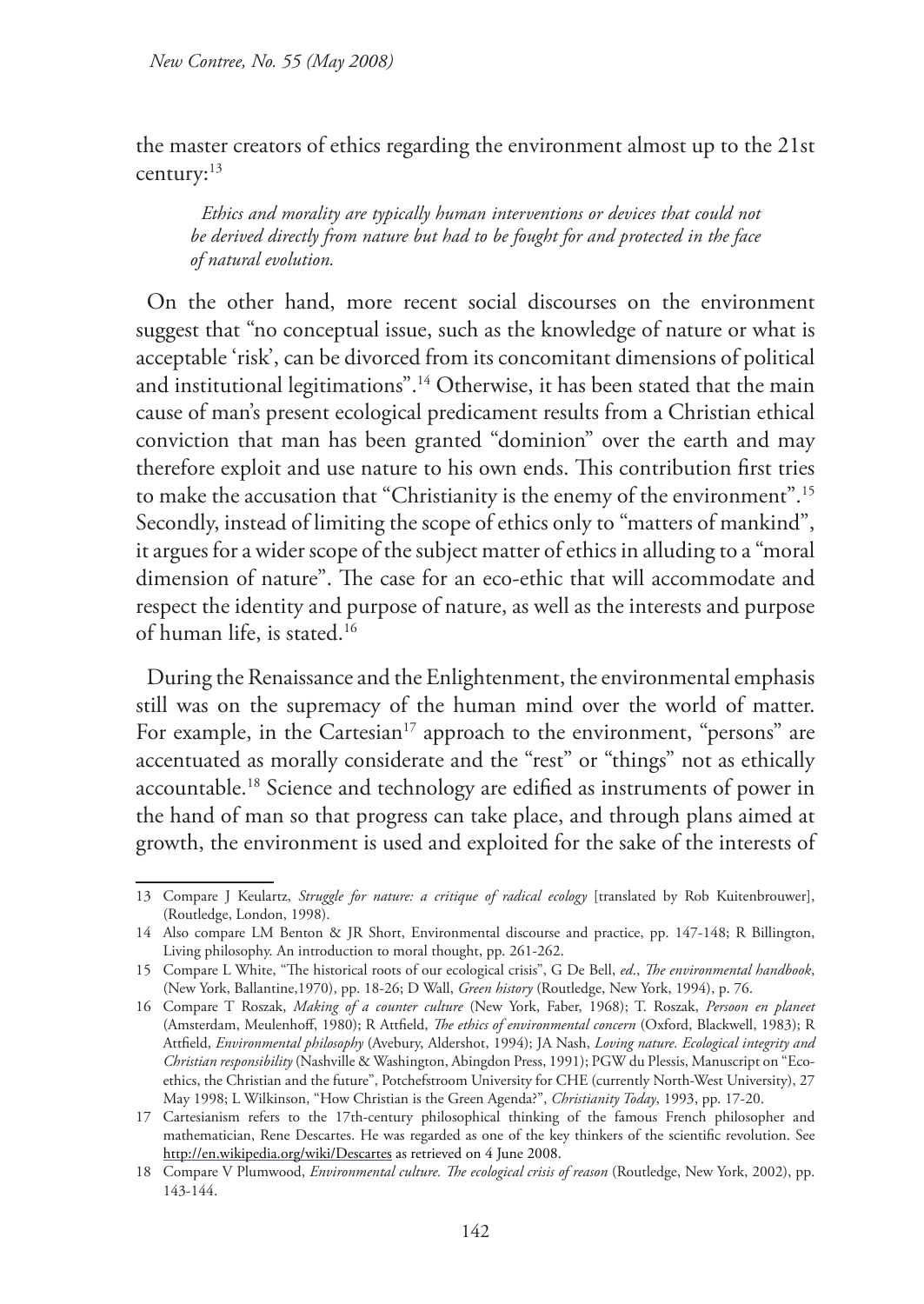man and his society. For positivists, the growth of man's rational insights in natural processes tends to promote growth of his power over nature. Benton and Short refer to the capitalist approach as nature, as "object" becoming a conceptual container.<sup>19</sup>

Even governmental regulators followed a policy analysis in which the environmental protection in question is assessed as whether it can be regarded as either more or less valuable than economic development.20 This method or approach is referred to as part of conservation ethics because of the value of the environment in terms of its utility or usefulness (also known as shallow ecology and not deep ecology).

In the last three to four decades of the 20th century, a nature-centred environmental ethic was accentuated more.<sup>21</sup> Since the first Earth Day in  $1970$ ,<sup>22</sup> several thoughts on the negative side of a man-centred environmental ethic with its egoism and paternalism have been pointed out.<sup>23</sup> Progress is slowly but surely being overhauled by regression because of pollution of the environment and the destruction of the natural balance between man and nature.<sup>24</sup> A strategy for growth and exploitation has been replaced by a strategy for survival and greening. The late sixties have sought relationship, and not hostility, between man and nature, $25$  but certainly this trend is still escaping the South African policy and money makers.

Nevertheless, within the search for the previously mentioned healthy relationship lie several theories and ideologies of thought. Solutions suggested vary from socialism<sup>26</sup> (thus root causes that require revolutionary change, the need for a state that acts and class action) to a focus towards creating dialogical interspecies ethics. In the latter, the environment is reflecting a value and broader respect than only in terms of economically "cooptable" value

<sup>19</sup> Compare B Goudswaard, *Capitalism and progress* (Grand Rapids, Eerdmans, 1979), p. 50; LM Benton and JR Short, *Environmental discourse and practice*, p. 147.

<sup>20</sup> A Gutmann and D Thompson (Eds), *Ethics and politics. Cases and comments*, Fourth Edition (Australia, Thomson Wadsworth, 2006), pp. 261-263.

<sup>21</sup> M Mesarovic & E Pestel, *Mankind at the turning point* (New York, Dutton, 1974).

<sup>22</sup> Compare L White, "The historical roots of our ecological crisis"; A Leopold, "The land ethic", *A sand county almanac* (Oxford University Press, UK, 1968), pp. 201-226; L Buell, The future of environmental criticism. Environmental crisis and literary imagination, pp. 13-133.

<sup>23</sup> Compare T Roszak, *Making of a counter culture* (New York, Faber, 1968); R Carson, *Silent spring* (New York, Penguin, 1962); M Machovec, *Die Rückkehr zur Weisheit*, (Stuttgart, Kreuz Verlag, 1988).

<sup>24</sup> L White, "The historical roots of our ecological crisis", G de Bell (ed.), *The environmental handbook*, pp. 18- 26; A Leopold, "The land ethic", *A sand county almanac* (Oxford University Press, UK,1968), pp. 201-226; EF Schumacher, *Small is beautiful* (New York, Harper, 1978).

<sup>25</sup> A Leopold,"The land ethic", *A sand county almanac* (Oxford University Press, UK,1968), p. 223.

<sup>26</sup> Compare D Pepper, Eco-socialism, from deep ecology to social justice (Routledge, London, 1993).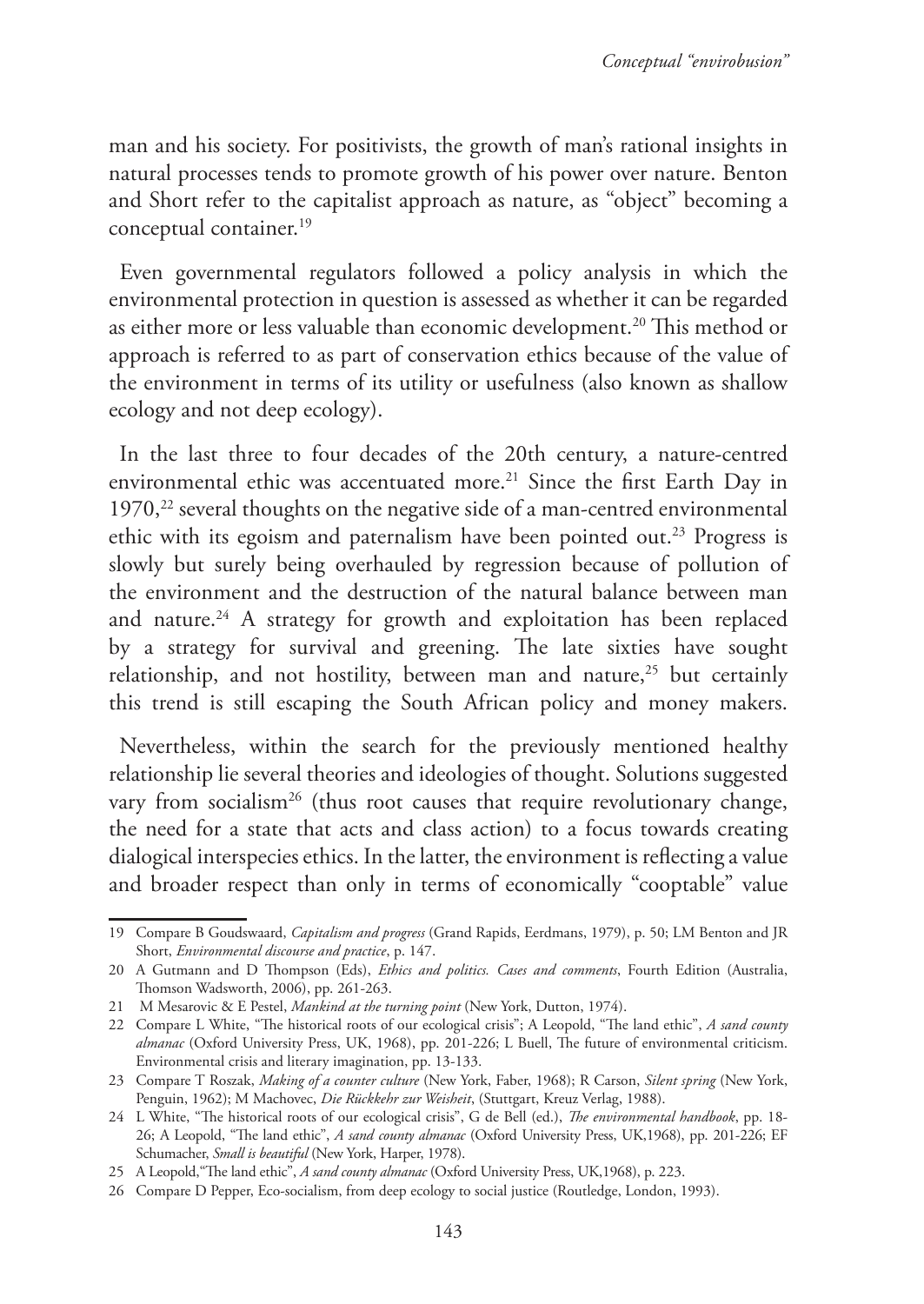concepts. This view opposes moral dualism as a philosophy that minimises interspecies communication. 27

Although only some distinctive theoretical thinking on ethics and the environment in the past and the present has been provided in this discussion, a consolidated effort in which all disciplines speak the same language and come to grips with the basic meaning of the concept, still falls short. Plumwood adds that ethical thinking in the early 21st century:<sup>28</sup>

…*resist distorting centric constructions, helping to counter the influence of the oppressive ideologies of domination and self-imposition that have formed our conceptions of both the other and ourselves*…

The fact is that destruction over decades and centuries cannot change engraved conceptions in a short enough time to change distorted centric constructions and views regarding harm done to specifically the environment and then also man's position or/and activity in a localised environment. Destruction in the West Rand due to mining activity is a typical example.

#### **Environmental crime**

Research on environmental crime appears to be very limited and can be regarded as a field that gained more interest from scientists in the past two decades.29 Wolf specifically explains the involvement of corporate companies in some form of crime (such as environmental crime) as follows: 30

*Corporate criminology has largely been an academic Siberia of thought, mainly being a loose theoretical body of work with mostly descriptive empirical queries. This is due, in part, because unlike street crime, there is no national database that tracks all corporate crimes*…*Researching corporations and their crimes can prove to be a difficult task*…

Environmental crimes are perceived as having lasting physical and often violent consequences. In the media, some academics frequently present crimes that harm the environment as random accidents or disasters. Environmental crimes to which corporations are linked are seen as a function of opportunity,

<sup>27</sup> V Plumwood, Environmental culture. The ecological crisis of reason, pp. 167-194.

<sup>28</sup> V Plumwood, Environmental culture. The ecological crisis of reason, p. 194.

<sup>29</sup> RG Burns and MJ Lynch, *Environmental crime, a sourcebook*, pp.1-324.

<sup>30</sup> BC Wolf, "Environmental crime and justice: The organizational composition or corporate noncompliance" PhD., University of Oregon, 2005, p. 61.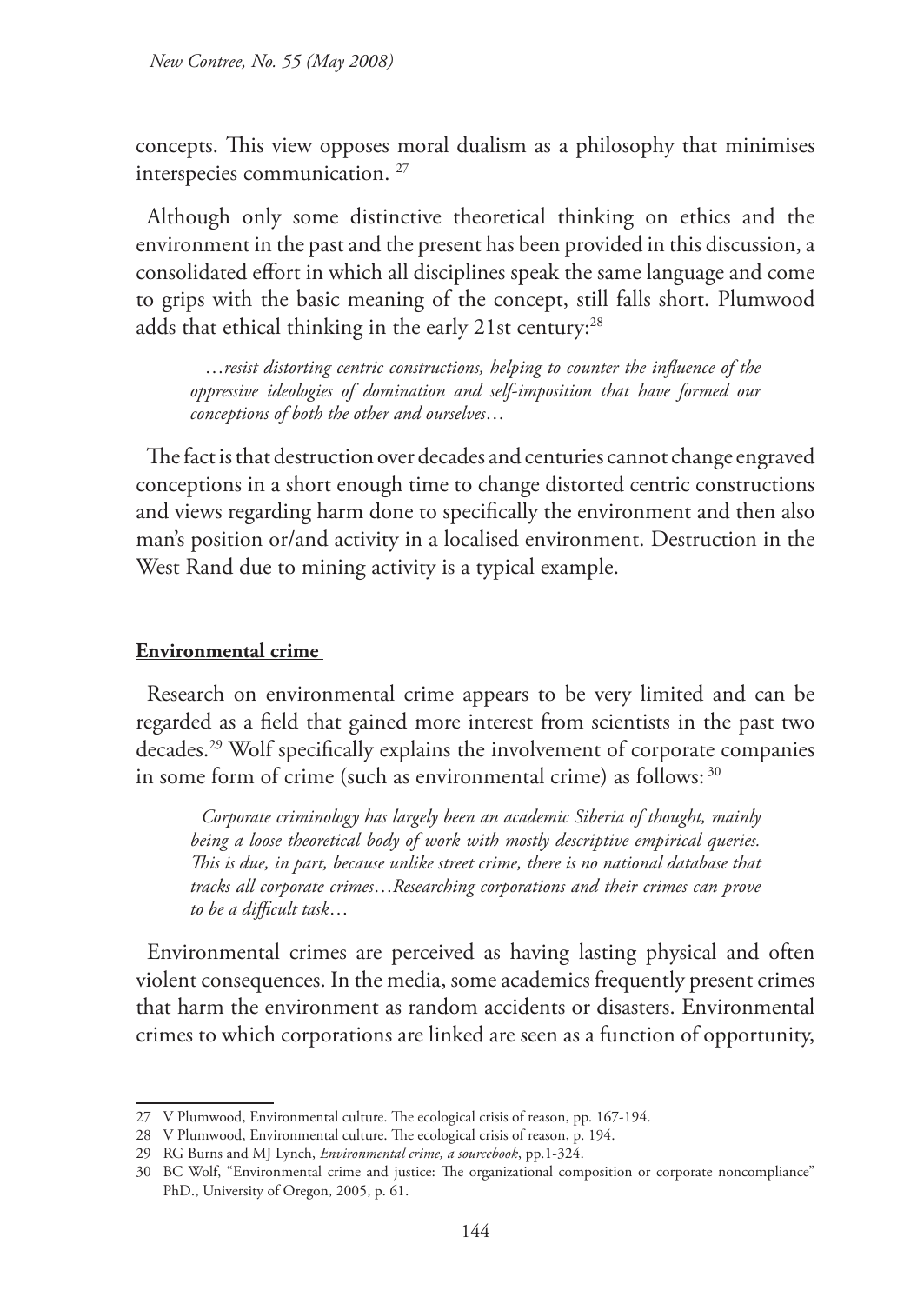motive and choice.<sup>31</sup> A key aspect of environmental crime on which mutual agreement apparently exists is that it boils down to violence because it is also associated with a physical confrontation that may lead to death.<sup>32</sup> For example, when corporations chemically pollute water in an environment, they are presenting a community with a violent and physical toxic threat that can be a harmful threat to the health and well-being of the community. From a legal perspective, by definition this crime simply means that the law is violated.33

In environmental crime, the scope of thinking about it may cause disagreements concerning the scope chosen. Furthermore, sufficient data is required to know or to reveal something about an event or behaviour.<sup>34</sup> Burns refers to research by Lynch, Stretesky and McGurrin in 2002, in which they point out that in a study of toxic crimes and environmental injustices it always appears evident that claims fail because of a lack of data as evidence. Therefore, research on corporate crime has been neglected for many years because of a lack of data.35 The tackling of environmental crime issues related to violence and human health consequences is mainly an effort of the 21st century.36 Wolf comments as follows in this regard:37

[There is a] *need for*…*environmental justice researchers to focus on the role of organizations and profit seeking enterprises play in perpetrating various forms of environmental victimizations. Until these types of crimes are studied more thoroughly and punished more appropriately, these types of crimes are likely to persist and remain unnoticed*…

Environmental pollution as a crime scenario can take years to emerge because of the length of time involved. For instance, there is a link between the outcome (e.g. cancer) and invisible pollutants.<sup>38</sup> One may very well add that, because of reports on pollution labelled as "secret" or "confidential' in bureaucratic circles and which are not accessible to the public eye that

<sup>31</sup> BC Wolf, "Environmental crime and justice:…", pp. 129-138.

<sup>32</sup> A definition by Clifford and Edwards, 1998, as quoted by Burns & Lynch, *Environmental crime, a sourcebook*, pp. 17,.20

<sup>33</sup> JS Dryzek and D Schlosberg, *Debating the earth. The environmental politics reader*, Second edition (Oxford University Press, 2005), pp. 1-658.

<sup>34</sup> Compare RG Burns and MJ Lynch, *Environmental crime. A source book* (LFB Scholarly Publishing, New York, 2004), pp. 1-24.

<sup>35</sup> RG Burns and MJ Lynch, *Environmental crime. A source book*, pp. 2-3.

<sup>36</sup> Compare Rebovich, 2002 as quoted in RG Burns & MJ Lynch, *Environmental crime, a sourcebook*, pp. 2-3.

<sup>37</sup> BC Wolf, "Environmental crime and justice…", p. 136.

<sup>38</sup> Lynch & Stretesky (2001) as in RG Burns and MJ Lynch, *Environmental crime, a sourcebook*, p. 2.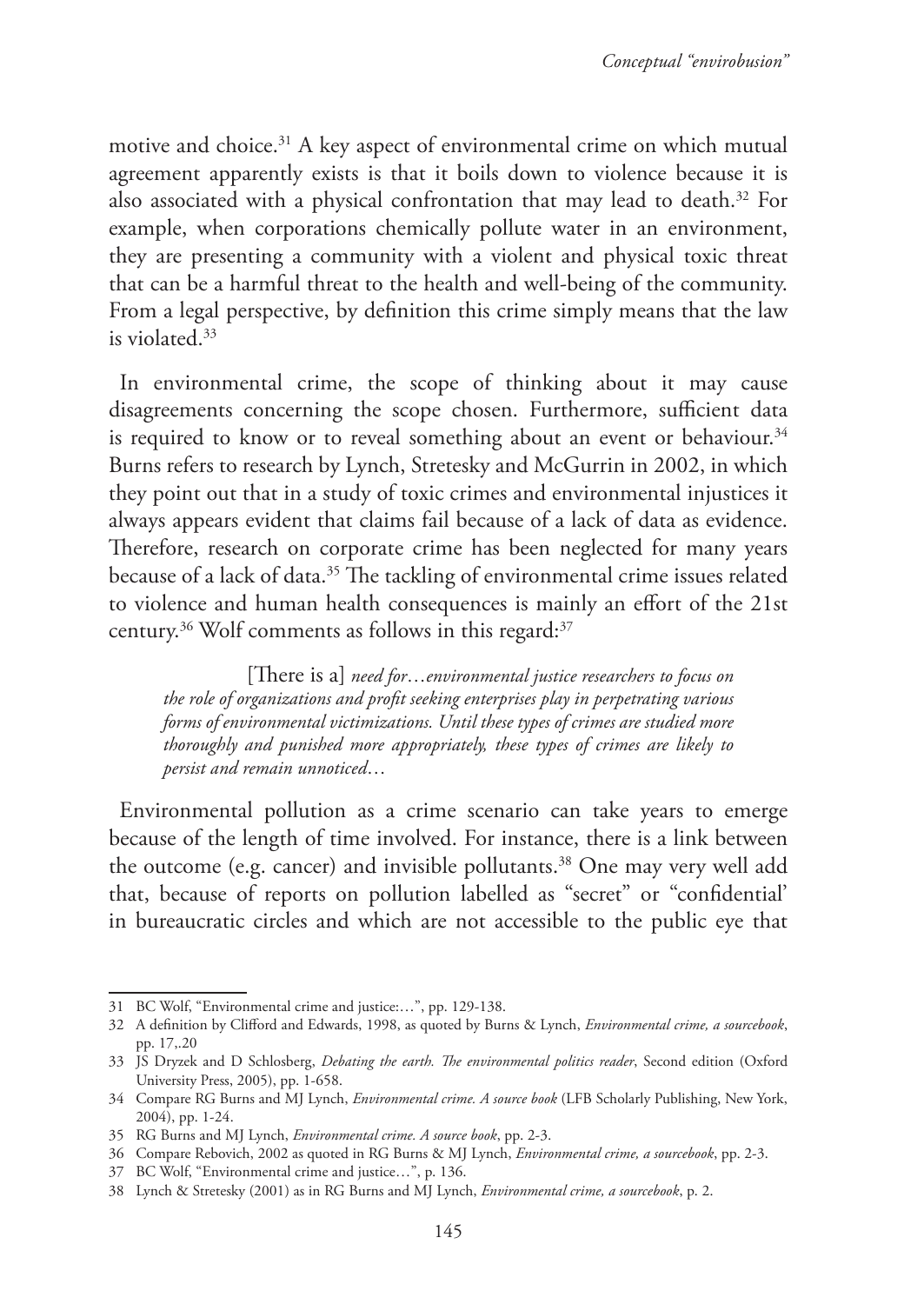concerns it directly, it indeed can take years to emerge.<sup>39</sup> Usually, ordinary people are not exposed to and are unaware of crime-related actions.

In the past, pollution and the actions of pollutants were recognised as part of having technical problems instead of dealing with a possible environmental crime.40 However, to pinpoint exactly what constitutes environmental crime, Burns and Lynch view it as a new practice and challenging, because not all harms to the environment are recognised as crimes from a legal perspective (see also the discussion on legal perspectives further on). Identification of incidents, together with media coverage and continued environmentalist efforts, plays a decisive role in the defining of a criminalisation of harms against ecology.<sup>41</sup> In many ways, the interpretation or assessment of these criminalities causes constraints between disciplines, some environmentally aware members of the public and the law in practice.

Criminologists regard contributions of industries to pollution and poisoning of the environment as the most common form of corporate violence. In 2002, Rosoff, Pontell and Tillman (as quoted in Burns & Lynch) suggested that much of the poisoned water comes not from illegal hauling of dangerous waste products but from criminal negligence of industries. In the process, governments as major polluters are not to be ignored, because they sometimes cooperate with major industrial corporations.42

The following components are involved in defining environmental crime:

- Environmental legislation.
- Enforcement.
- Legitimate disposal alternatives.

The example of the WRC's past will point out some detail in this regard.

### **Environmental (and distributive) Justice**

The concept of environmental justice has developed primarily through the efforts of civil rights activists since 1982 in the United States of America after

<sup>39</sup> See the discussion on the WRC further on.

<sup>40</sup> Compare the voices of Lowe, Ward, Seymour and Clark, who have changed the scenario of thinking along these lines in 1996, as in RG Burns and MJ Lynch, *Environmental crime, a sourcebook*, pp. 17, 20.

<sup>41</sup> RG Burns and MJ Lynch, *Environmental crime, a sourcebook*, pp. 15-17.

<sup>42</sup> See Simon (2000) and Caldicott (1992) as quoted in RG Burns and MJ Lynch, *Environmental crime, a sourcebook*, pp. 18-19.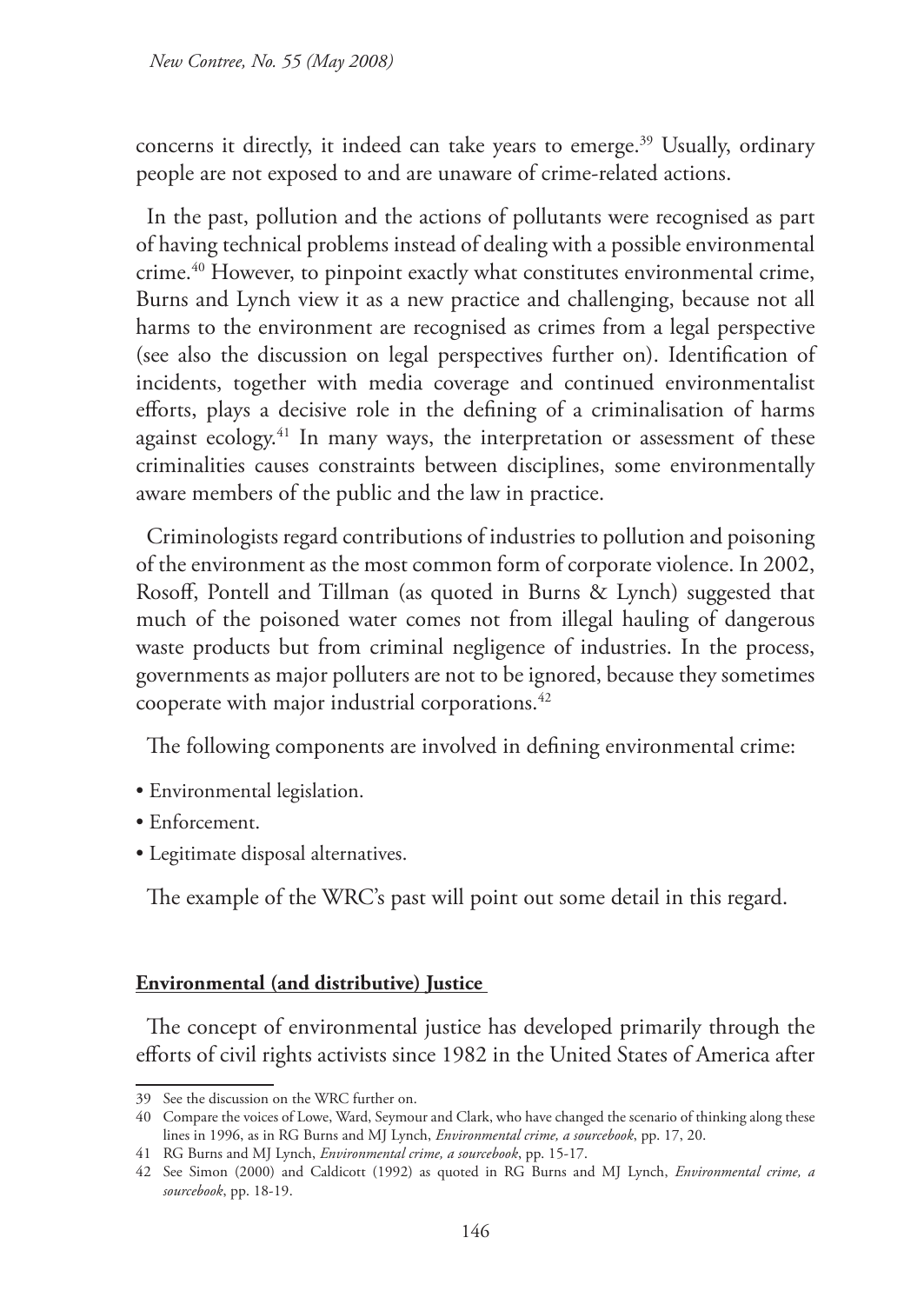two decades of studying impacts in certain research programmes. Since this formal year of introduction of the concept of environmental justice, a growing number of countries around the world have begun to investigate the economic, social and environmental impact of various developments and policies on disadvantaged and marginalised groups in society. Many studies focussed on the relationships between the spatial distribution of environmental amenities or unpleasantness and the socio-demographic attributes of communities affected. Specifically defined, environmental justice initially referred to the:<sup>43</sup>

…*fair treatment and meaningful involvement of all people regardless of race, colour, national origin, or income with respect to the development, implementation and enforcement of environmental laws. It is also commonly referred to as the equitable distribution of both negative and positive impacts across racial, ethnic and income groups, with the environment defined to incorporate ecological, economic and social effects*…

Fair treatment involves that all income groups should not bear a disproportionate share of the negative environmental impacts of government actions,<sup>44</sup> because all indirectly agreed to change the environment afterwards.

Criminologists who study environmental crime define environmental crime from a legal standpoint as involving environmentally based acts that fail to meet statutory requirements. These environmental harms are sometimes addressed from a legal point of view and sometimes by a social and environmental justice approach. In criminology studies, environmental justice issues were incorporated as a subcategory of social justice by the nineties. Amongst others, these studies dominantly focus on the relationship between racial and ethnic minorities and environmental hazards, which is sometimes referred to as "distributive justice" or "environmental racism".45 As adapted from a USA perspective, environmental racism in some environmental spaces in the South

African context can be defined as follows:<sup>46</sup>

…*the intentional siting of hazardous waste sites, landfills, incinerators, and polluting industries in communities inhabited mainly by* [Africans], *Asians,* 

<sup>43</sup> Compare Institute of Transport Studies, Working Paper ITS-WP-03-04, R Alsnih and PR Stopher, "Environmental justice applications in transport: The international perspective" (University of Sydney, Australia, October 2002), pp. 1-4.

<sup>44</sup> See R Bass (1998) as quoted in Institute of Transport Studies, Working Paper ITS-WP-03-04, R Alsnih and PR Stopher, "Environmental justice applications in transport: The international perspective" (University of Sydney, Australia, October 2002), pp. 1-4.

<sup>45</sup> RG Burns and MJ Lynch, *Environmental crime, a sourcebook*, p. 21.

<sup>46</sup> Compare I Weintraub, "Fighting environmental racism: A selected annotated bibliography", *Electronic Green Journal*, 1, June 1994, p. 1 as retrieved on 5 June 2008 on http://www.mapcruzin.com/EI/ejigc.html.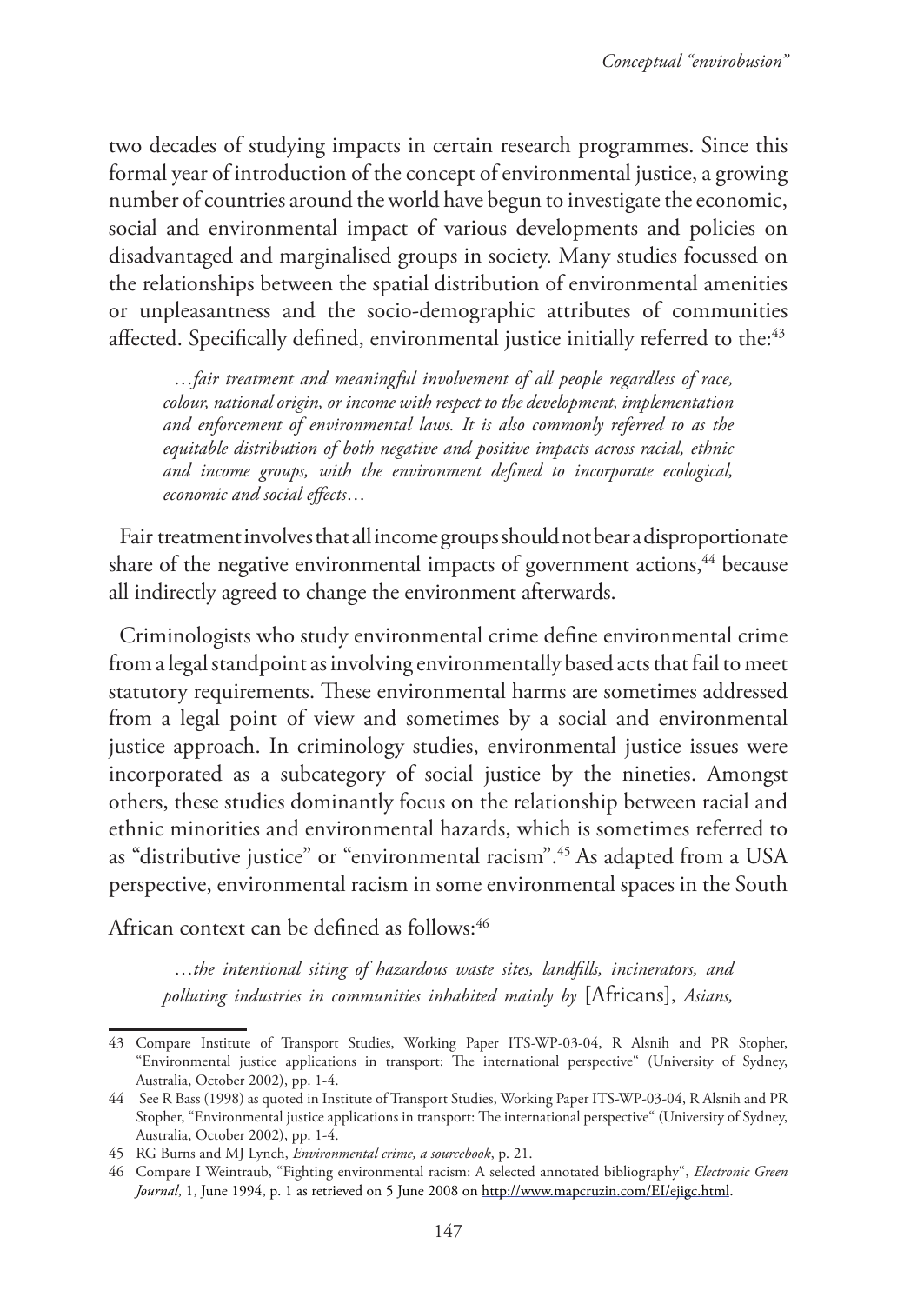*migrant farm workers,* [mine workers] *and the working poor. Minorities are particularly vulnerable because they are perceived as weak and passive citizens who*  will not fight back against the poisoning of their neighbourhoods in fear that it *may jeopardize jobs and economic survival*…

Some key aspects from the definition of environmental justice that studies have pointed out are that environmental justice means that i) environmental hazards should be equally distributed across society and that ii) no one should be forced to suffer the adverse effects of environmental hazards.<sup>47</sup> The exclusion of the views of minorities from policy formulation, and the under-representation of minorities in environmental regulatory structures are regarded as far from being a healthy way of hoping to find environmental solutions in a healthy way within an environmental justice process.<sup>48</sup>

Evidence of unequally distributed pollutants in the United States apparently dates back to 1971 when research indicated that minority communities were disproportionately exposed to hazardous risks.<sup>49</sup> In South Africa, some examples of hazardous pollution date back to the mid fifties. <sup>50</sup> It is a certainty that if more environmentally related historical studies are conducted to the bone in certain areas, the date may even shift to previous decades.

In the USA, some principles for environmental justice were adopted in 1991 in a document developed during the First National People of Colour environmental Leadership Summit in Washington DC. Aspects of the preamble are:

*We*…*gathered*…*to begin to build a national and international movement of all peoples of color* [sic] *to fight the destruction and taking of our lands and communities, do hereby re-establish our spiritual interdependence to the sacredness of our Mother Earth; to respect and celebrate each of our cultures, languages and beliefs about the natural world and our roles in healing ourselves; to insure environmental justice; to promote economic alternatives which would contribute to the development of environmentally safe livelihoods*…

<sup>47</sup> RG Burns and MJ Lynch, *Environmental crime, a sourcebook*, p. 22.

<sup>48</sup> Compare ES van Eeden, "An historical assessment of NGO efficiency in progressing towards a sustainable environmental heritage focus, with as case study the Wonderfontein Spruit catchment, Gauteng", *New Contree*, 53, May 2007, pp. 55-80; RG Burns and MJ Lynch, *Environmental crime, a sourcebook*, pp. 22-23.

<sup>49</sup> See US Council on Environmental Equity, 1971, as quoted in RG Burns and MJ Lynch, *Environmental crime, a sourcebook*, pp. 20-21; C Sabel, A Fung & B Karkkainen, "Beyond backyard environmentalism: How communities are quietly refashioning environmental regulation", JS Dryzek & D Schlosberg, *Debating the earth. The environmental politics reader,* 2nd edition (Oxford University Press, 2005), pp. 116-133.

<sup>50</sup> Compare the discussion later on the Wonderfonteinspruit Catchment in the Merafong area, Gauteng, South Africa.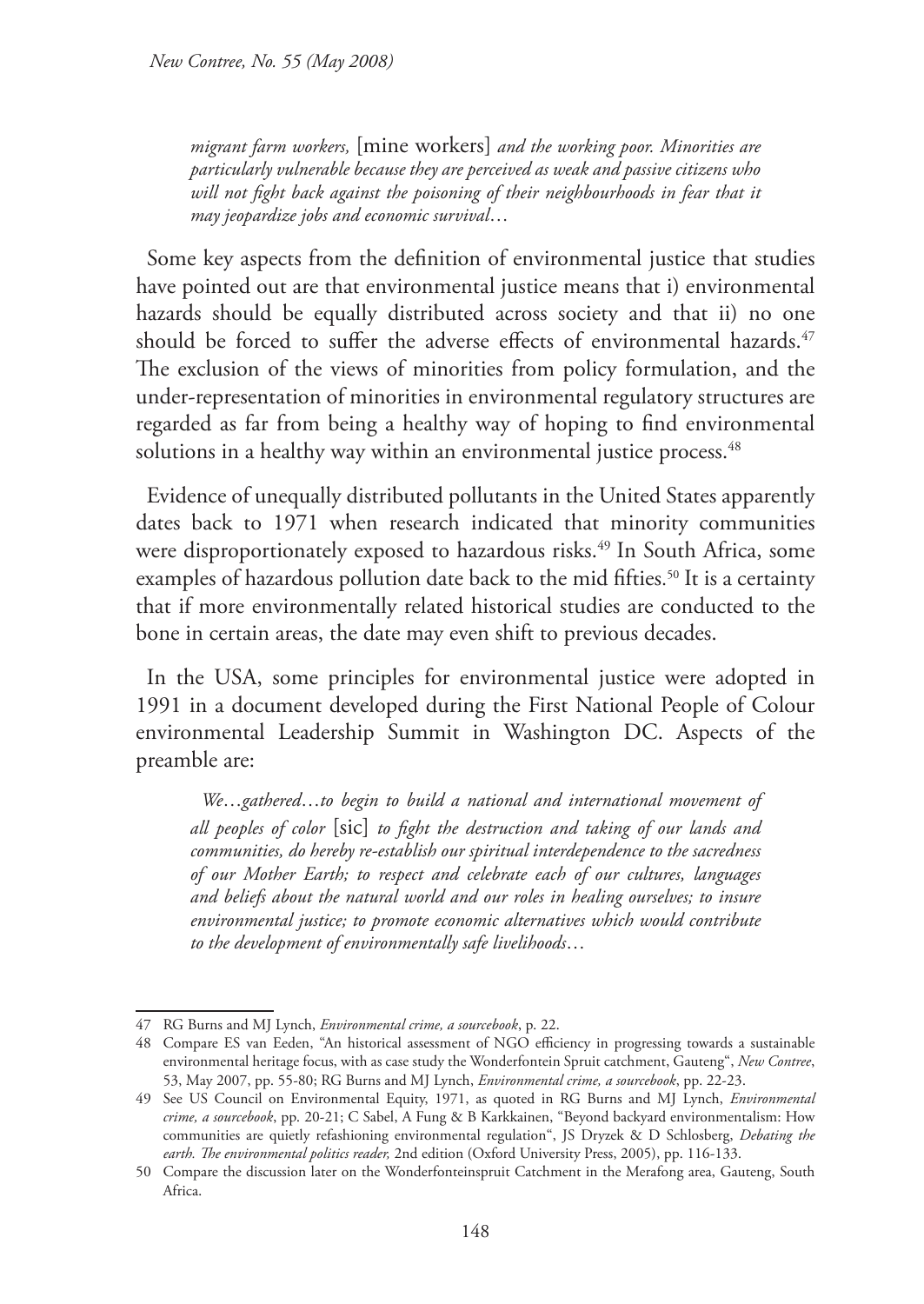Some principles of environmental justice that are spelled out in the abovementioned document can be combined to define or conceptualise the community's idea of environmental justice. They are, amongst others, the right to be free from ecological destruction; a demand that public policy be based on mutual respect and justice for all people, free from any discrimination and bias; demanding a right to ethical, balanced and responsible use of land; the importance of universal protection from threats like extractions, productions and disposals that threaten fundamental rights such as clean land, water, air and food; a demand for the right to participate as equal partners at every level of decision-making, including needs assessment, planning, implementation, enforcement and evaluation; an affirmation of the right of all workers to a safe and healthy work environment without being forced to choose between that and an unsafe livelihood and unemployment; and the destructive operations of multinational corporations. Environmental justice also considers governmental acts of environmental injustice as a violation of international law and the Universal Declaration on Human Rights.<sup>51</sup>

Only companies that directly rely on the feet and the money of consumers tend to make themselves aware of the ethical beliefs of consumers. Others who may regard themselves as huge income creators and employers of work, such as the gold mines in South Africa, do not necessarily have any clear idea of consumer or community ethics regarding the environment.<sup>52</sup> Another interesting aspect regarding the history and definition of environmental justice is that the dominant accent in current theory is on injustices done to humans. Although the environment features as a welcome Cinderella to accentuate possible injustices done, the effects on humans are the central focus.

### **Rights-based approach and justice**

This approach transformed from promoting just economic and social international development during the Second World War years to a basic goal recently, namely the achievement of human rights as a means to promote a more effective, sustainable and just development in the fields of economic, social and cultural rights that cover necessities such as food, jobs, health,care and an adequate standard of living to support life. If defined, the rights-based

<sup>51</sup> LM Benton & JR Short, *Environmental discourse and practice*, pp. 222, 232-233.

<sup>52</sup> Compare T Newman & DS Shaw, *The ethical consumer* (Sage publications, London, 2005), pp. 230-232.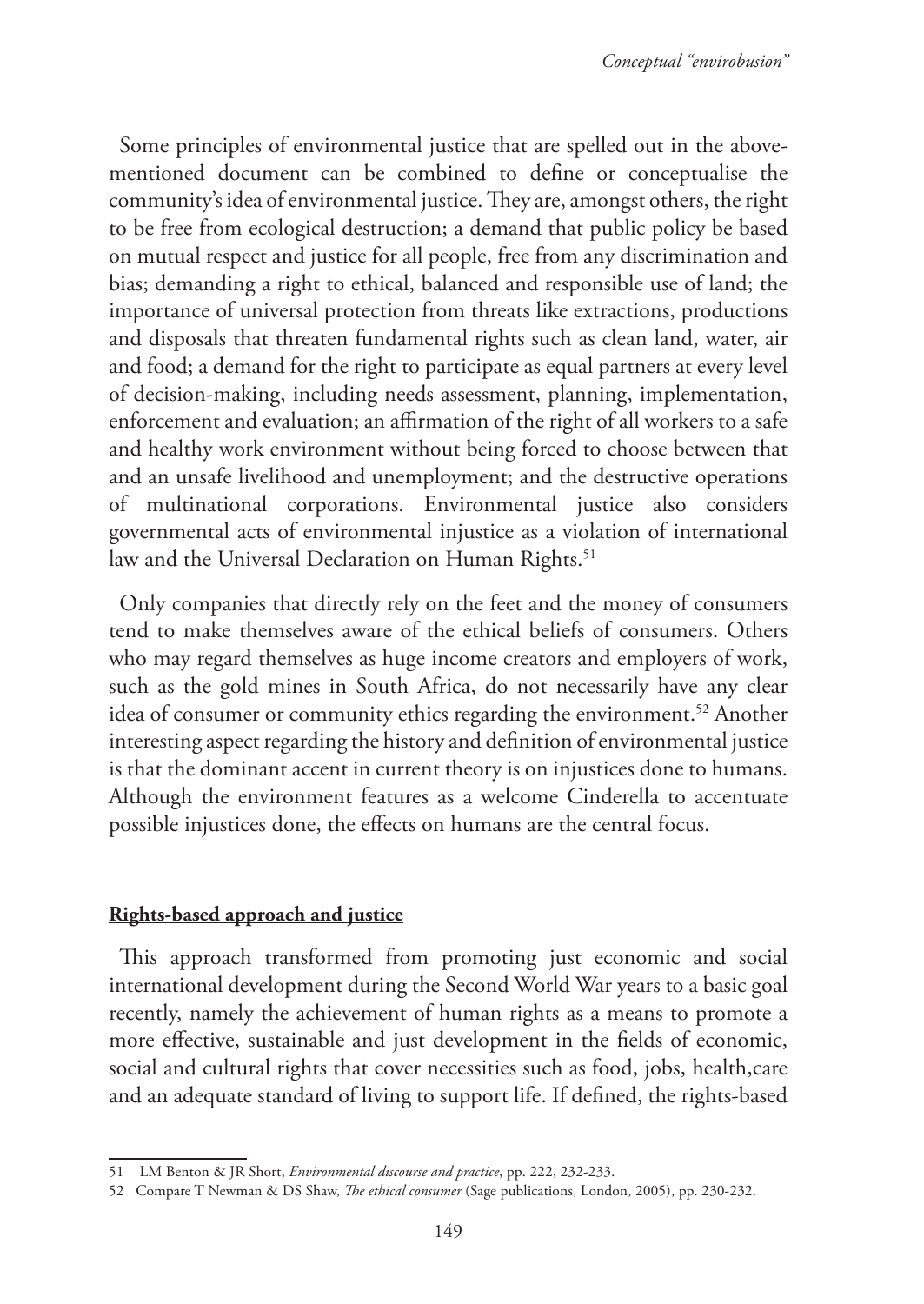approach can look like this:<sup>53</sup>

…*some independent standard with perceived legitimacy or fairness to determine who is right. As a shorthand for such independent standards, we use the term rights. Some rights are formalized in law or contract. Other rights are socially accepted standards of behaviour, such as reciprocity, precedent, equality and seniority*…

Experts say that the vast majority of instruments that define rights are nonlegislative, but designed with the means to, amongst others, use courts to claim entitlements and to achieve justice and equality.<sup>54</sup> In many ways, the rights-based approach can be associated with environmental justice concepts in which justice, fairness and equality regarding humans are promoted.

#### **Post-modern environmental ethics**

The post-modern environmental approach of the 1990s claims to look at nature from a critical, social and cultural perspective, embedded in social rather than scientific theory. In the process, this approach has introduced critiques about ideology, discourse, representation, knowledge and power. Similarly, the role of language and science in the creation of human environment is challenged. Considering nature as a social construction allows the human and social sciences to examine forms of control such as the economic, the social and the political. Amongst others, the belief that science in general is value neutral and that it cannot be held responsible for the environmental problems it creates, is also under scrutiny in post-modern environmental thinking. The value-neutral aspect has implications for environmental groups, like activists, that rely on scientific rigour and assessment to convince others of the need for reform.55 In literature of a post-modern nature, it is also argued that science has become ecologically irrational, losing a commitment to sustainability and interdependence. In the post-modern environmental discourse, two schools are distinguished, namely constructive and deconstructive post-modernism. Whereas constructivists opt for a critical analysis of cultural practices, paradigms and alternatives, deconstructivists eliminate the ingredients

<sup>53</sup> L Ewert, Draft on "Rights-based approach to international development", Director Peace and Conflict Studies, Conrad Grebel University College, University of Waterloo as retrieved on 5 June 2008 on http://www.Scirus. com, pp. 6, 8-9.

<sup>54</sup> See J Theis, "Promoting rights-based approaches: Experiences and ideas from Asia and the Pacific"(2004) as in L Ewert, Draft on "Rights-based approach to international development", as retrieved on 5 June 2008 on http:// www.Scirus.com, p. 15.

<sup>55</sup> LM Benton & JR Short, *Environmental discourse and practice*, pp. 148-149.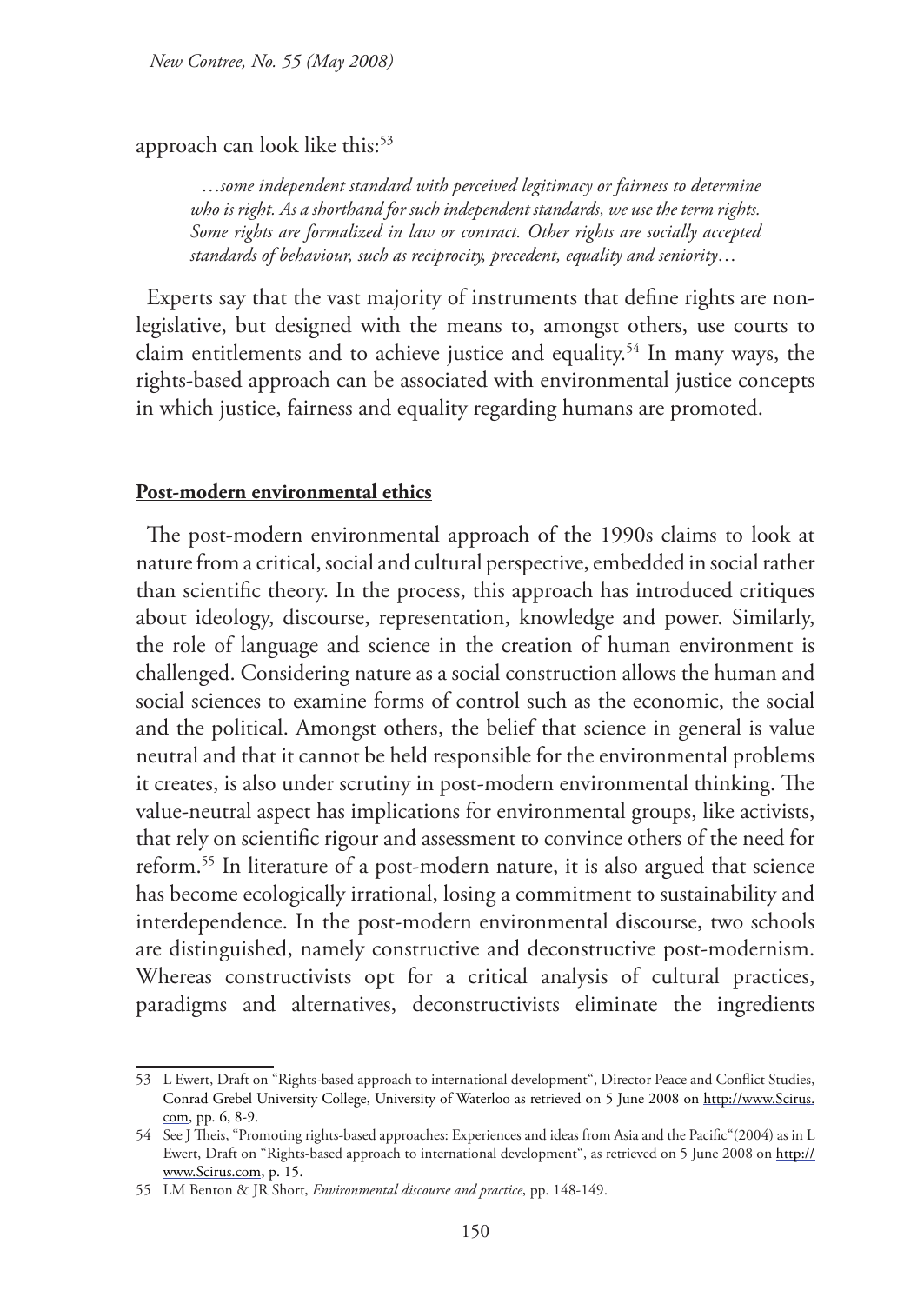necessary for constructing a new environmental meta-discourse, such as God, self, purpose and meaning.<sup>56</sup>

### **Corporate ethics and policy making**

Internationally, the concept *corporate social responsibility* (CSR) has been a topic in organisational studies since the 1930s. It even is possible to find traces of it in the Industrial Revolution times.<sup>57</sup> Perhaps the most common utilitarian framework to follow for corporate companies and governments in especially the past – but also the present – is to decide how one should choose among competing goals of policy. Some version of policy analysis, cost-benefit analysis, cost-effective analysis and risk-benefit analysis is then required. The assumed "moral framework" implies that i) the outcomes or values of policies can be compared by a common measure of expected utility (e.g. happiness, satisfaction and welfare) and ii) the best policies or set of policies can be compared by a common measure of expected utility. With this approach, it is said, conflicts can be resolved in an all-inclusive democratic way. Critics attacked both these assumptions on the basis that utility goods still overrule ultimate values.<sup>58</sup> The obligations of organisations/corporations to shareholders also impede their abilities to act in an ethically appropriate way. In the past, profit-making organisations with an indirect obligation to the community (for example to create jobs, e.g. a mining company) but that did not provide specific products to the community that had to be bought (e.g. Kentucky Fried Chicken) did not think that they had legitimate interests in solving social problems, as it was the domain of government. Corporations/ organisations may fund a "meritorious" community project that is visible and affects the overall attractiveness of the location of a corporation, while ignoring invisible issues of water and air pollution that have a much wider and potentially long-term impact.<sup>59</sup>

<sup>56</sup> LM Benton & JR Short, *Environmental discourse and practice*, p. 149.

<sup>57</sup> M Seeger & SJ Hipfel, "Legal versus ethical arguments. Contexts for corporate social responsibility", S May, G Cheney & J Roper, *The debate over corporate social responsibility* (Oxford University Press, New York, 2007), p. 156.

<sup>58</sup> Compare A Gutmann and D Thompson, *Ethics and politics* (Thomson & Wadsworth, UK, 2006), pp. 261- 263.

<sup>59</sup> M Seeger & SJ Hipfel, "Legal versus Ethical arguments. Contexts for Corporate Social responsibility", S May, G Cheney & J Roper, *The debate over corporate social responsibility*, p. 156-157.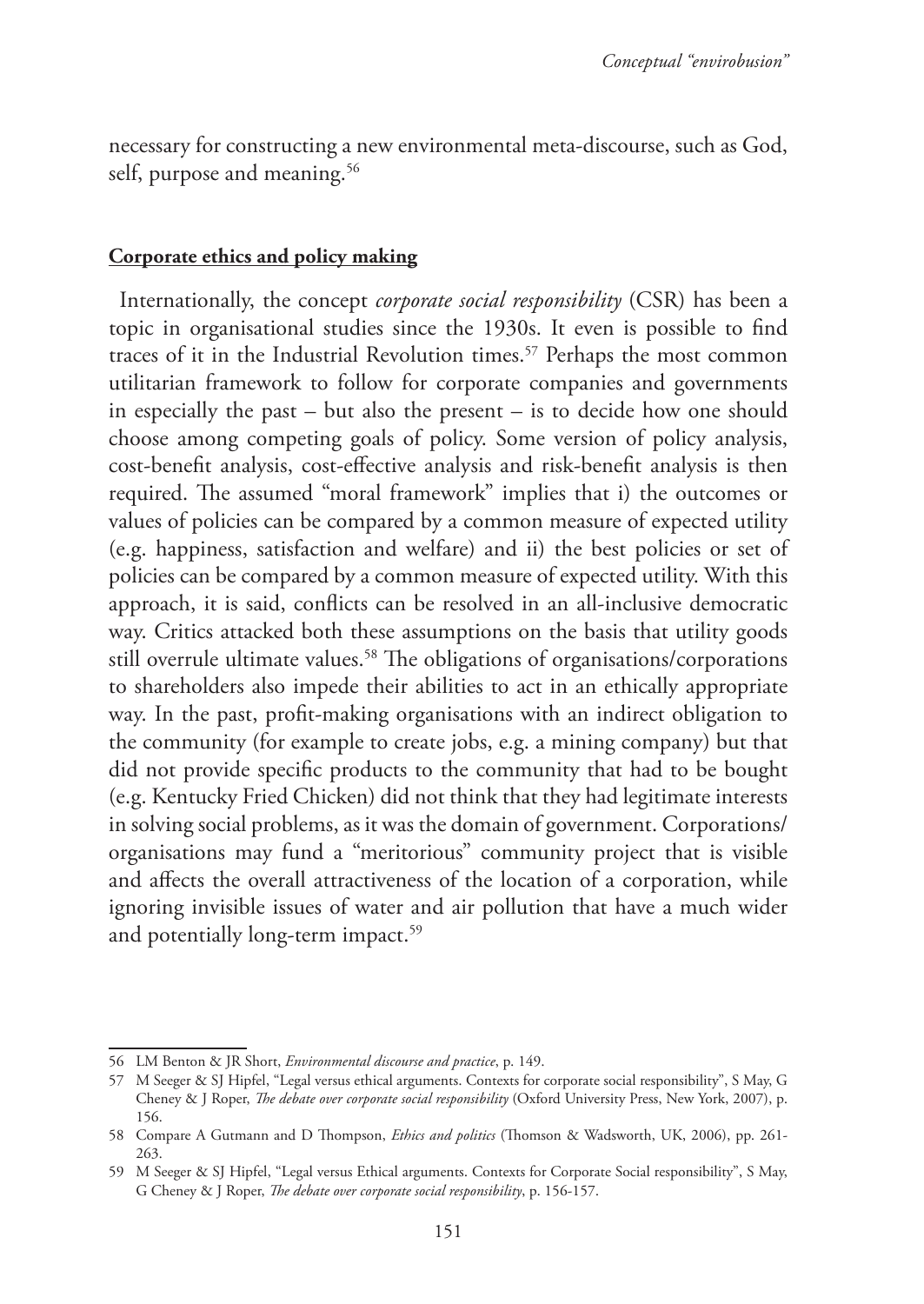#### **Hydrosolidarity**

Amongst others, hydrosolidarity<sup>60</sup> (since its conception in 1996 by Malin Falkenmark, a Swedish hydrologist), is the notion that water-related research should include considerations of understanding environmental ethics, environmental crime and equity. In this approach, the intention is to create possibilities to campaign against, understand and improve the management of environmental injustices.61 Hydrosolidarity added social justice and human rights to the already long list of technical variables that influence the provision and management of water. 62 For the purpose of this discussion, inclusive thinking about the environment as the complete concept of ecology should also be applied in environmental research.

The emphasis should then reflect a concern for preserving the environment for the sake of the environment, and not merely focus mainly on improving its quality for the sake of human living only.

#### *Ethics*<sup>63</sup> *and laws within legal science's thinking on environmental issues*

Philosophers and legal theorists have long debated the relationships among ethics, morality and the law, while managers apparently often struggle to find the pragmatic bond between legal dictates and moral principles.<sup>64</sup> Amidst all these debates and struggles, environmental law appeared on the horizon and is still regarded as relatively new. It is also regarded as complex because it usually involves a number of laws in which defined environmental violations or injustices are issues to be dealt with. In addition to these complexities, legal science also has to deal with these new laws accentuating human rights and social justness amidst past environmental criminalities affecting people in the present. Even though legal science may still regard environmental issues

<sup>60</sup> AK Gerlak, RG Varady & AC Haverland, "Hydrosolidarity and international water conflict", Draft paper submitted to the *International Negotiation*, April 2008.

<sup>61</sup> Compare A Turton, HJ Hattingh, GA Maree, DJ Roux, M Claassen & WF Strydom (eds.), *Governance as a trialogue: Government-Society-Science in transition* (Berlin, Springer Verlag, 2007).

<sup>62</sup> AK Gerlak, RG Varady & AC Haverland, "Hydrosolidarity and international water conflict", Draft paper submitted to the *International Negotiation*, April 2008.

<sup>63</sup> Ethics are defined as related directly or indirectly to the conscience, moral code, morality, moral philosophy, moral values, priciples, rules of conduct and standards. Compare Collins, *Thesaurus*, p. 66.

<sup>64</sup> M. Seeger & SJ Hipfel, "Legal versus Ethical arguments. Contexts for Corporate Social responsibility", S May, G Cheney & J Roper, *The debate over corporate social responsibility*, p. 157.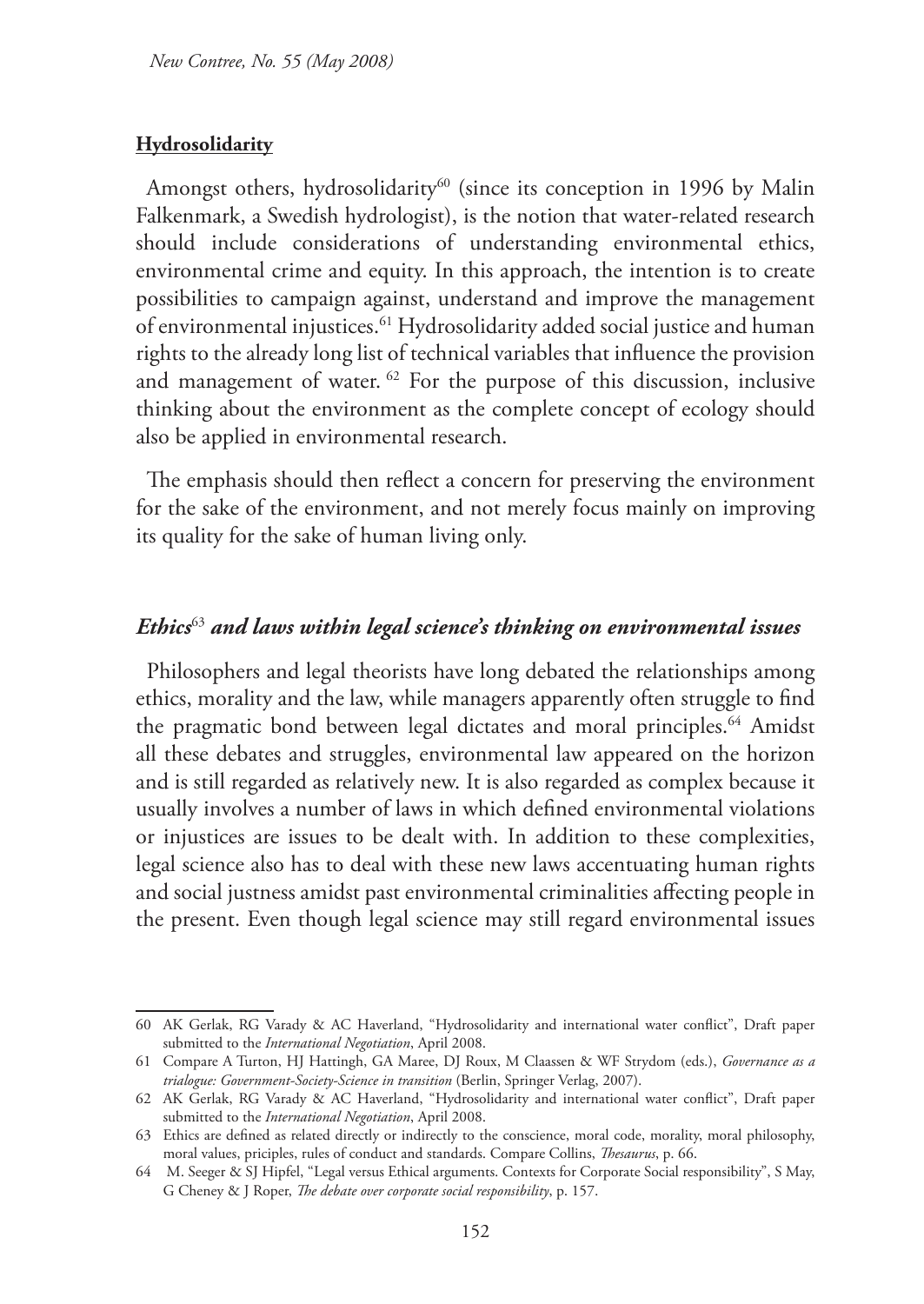and differences between groups as political of nature,<sup>65</sup> a rethinking on how to interpret past environmental malpractices, which still relate to present circumstances under newly developed laws, is required.

## **Law, morality and ethics**

The law, morality and ethics initially appear to be the same or at least closely related concepts because all of them embody codes of conduct. By looking more closely, Seeger & Hipfel have identified the differences between these concepts in significant ways:<sup>66</sup>

*Morality, in general, is the larger framework of values and beliefs one lives by, while ethics are general provisions, norms and standards for judging good versus bad, right versus wrong, and desirable versus undesirable…ethics are used to assess whether actions are moral…Law both mandates and prohibits a range of conduct but arguably these are minimal standards designed largely to maintain basic social order*…*law is a creature of politics and bears only a passing or casual relationship to morality and ethics*…

In essence, laws are designed to complement ethical ideals and legal foci in the Constitution that, amongst others, are mainly developed and applied to address societal concerns and protect the public from harm. Therefore, in practice, it cannot simply be accepted that ethics and the law can represent only distinct ways of arguments with eventually different assumptions and arguments and rules. In environmental issues such as injustice, thinking among the various academic realms of discourse should eventually harmonise to complement one another with regard to the way forward in social responsibility. 67

However, legislation offers little without consistent monitoring and enforcement practices by those assigned to do it. Therefore, it can be argued that weak, un-enforced environmental legislation contributes to environmental pollution and the wider consequences it may have as a result.<sup>68</sup>

In the legal sciences, most thinking regarding ethics and evidence that eventually leads to court cases is built on the principles of a policy application

<sup>65</sup> Compare Seminar, Public International Law Forum & the Political Sciences, Prof. W Scholtz (Faculty of Law) on Environmental justice, Vaal Triangle Campus 28 May 2008.

<sup>66</sup> M Seeger & SJ Hipfel, "Legal versus Ethical arguments. Contexts for Corporate Social responsibility", S May, G Cheney & J Roper, *The debate over corporate social responsibility*, pp. 157-158.

<sup>67</sup> Compare M Seeger & SJ Hipfel, "Legal versus Ethical arguments. Contexts for Corporate Social responsibility", S May, G Cheney & J Roper, *The debate over corporate social responsibility*, pp. 158-159.

<sup>68</sup> Compare RG Burns and MJ Lynch, *Environmental crime, a sourcebook*, pp. 43, 66, 105.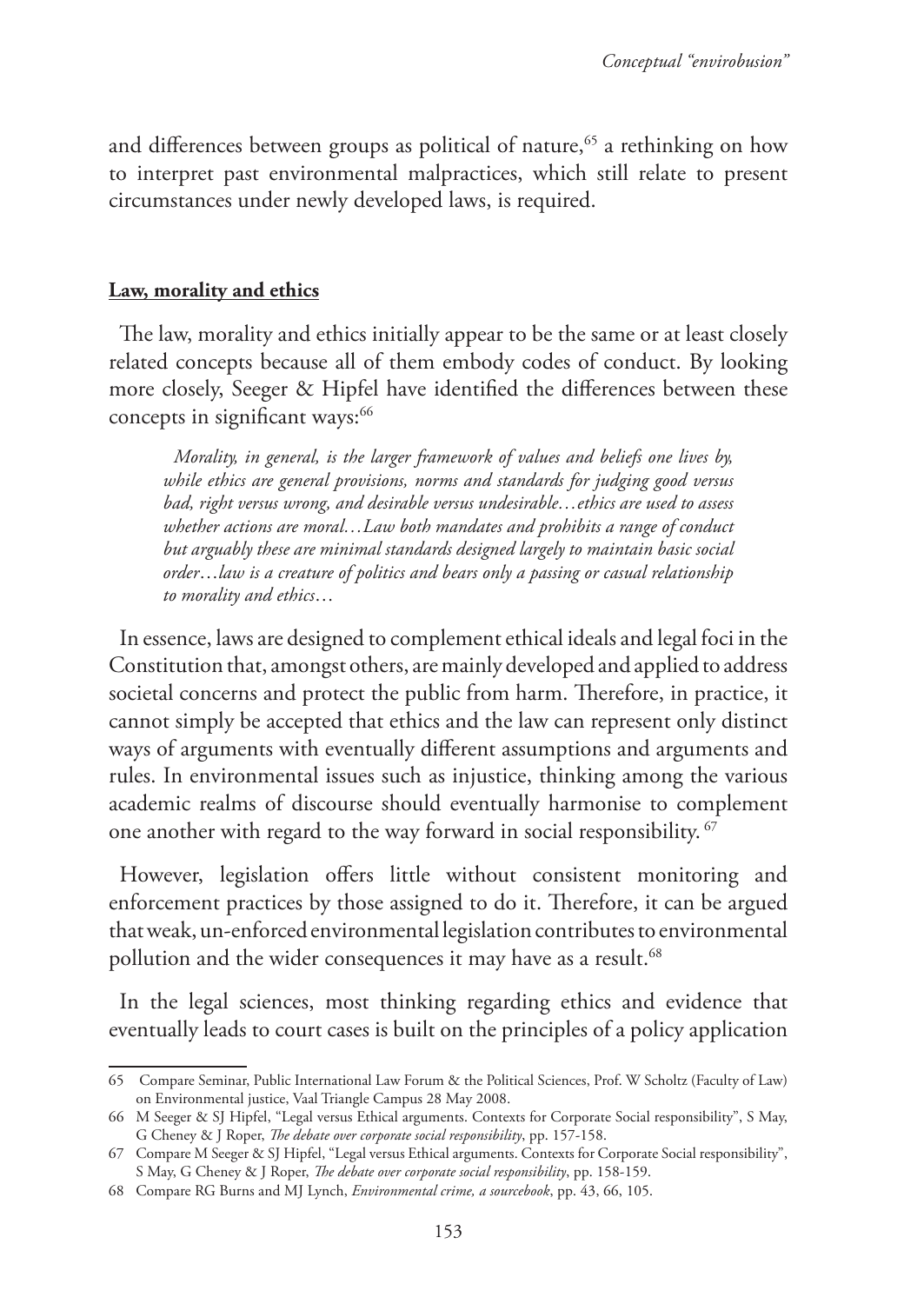of the law at a given time.69 This is heavily supported or backed by specific acts of the time that can and should be linked to, and liaised with, the Constitution it serves. The international scene is heavily burdened with environmental examples that indicate an absence of proper ethics of understanding in the application of environmental regulation based on the widely defined concept of environmental justice.70 In many instances, a certain political and/or economic ideology dominates thinking about the environment or thinking about taking polluters to court. Apart from this, constraints like limited resources, unclear legislation or a lack of a comprehensive strategy also feature prominently as major stumbling blocks.<sup>71</sup>

## **Environmental law and ethics**

In 2007, Seeger and Hipfel wrote:<sup>72</sup>

*The law, although bearing some general relationship to larger ethical principles, is comparatively narrow in its dictates and does not account for a broad range of ethical positions or moral obligations*…

Three relationships that accrued from legal codes and more ethical traditions between ethics and the law are i) legal positivism, ii) natural theory and iii) the social responsibility model. In a legal positivist view, the law is a system of clearly defined rules established by a sovereign. In natural theory, law should correspond with more general ethical and moral frameworks. The social responsibility model obtains elements from both the legal positivist and natural theory models. In essence, this view accentuates that law is based on current underlying moral principles that dictate how it is applied and on a collective willingness on the part of citizens to be bound by the law.73

Another interesting facet and its application in the law of contract – which resulted into unjustified enrichment in South Africa – is the doctrine of duress

<sup>69</sup> Compare DR Hampton, "Defining science for the law of evidence: A comprehensive examination of the philosophy and law pertaining to scientific testimony in Canadian courts" (PhD. University of Alberta, Canada, 2003), pp. 1-276; DL Eldridge, "The making of a courtroom: Landlord-tenant trials in Philadelphia's municipal court" (PhD. University of Pennsylvania, Pennsylvania, 2001), pp. 1-25 short version.

<sup>70</sup> Compare NA Casner, "Acid water: a history of coal mine pollution in Western Pennsylvania, 1880-1950" (PhD., Carnegie Mellon University, Pennsylvania, 1994), pp. 1-297.

<sup>71</sup> RG Burns and MJ Lynch, *Environmental crime, a sourcebook*, pp. 105-106. See M Seeger & SJ Hipfel, "Legal versus ethical arguments…", S May, G Cheney & J Roper, *The debate over corporate social responsibility* , p. 155; J Peterson, "Status and trends associated with indegenous communities inland water and the development of relevant international law" (PhD., University of Waikato, USA, 2008).

<sup>73</sup> M Seeger & SJ Hipfel, "Legal versus ethical arguments...", S May, G Cheney & J Roper, *The debate over corporate social responsibility* , pp. 157-159.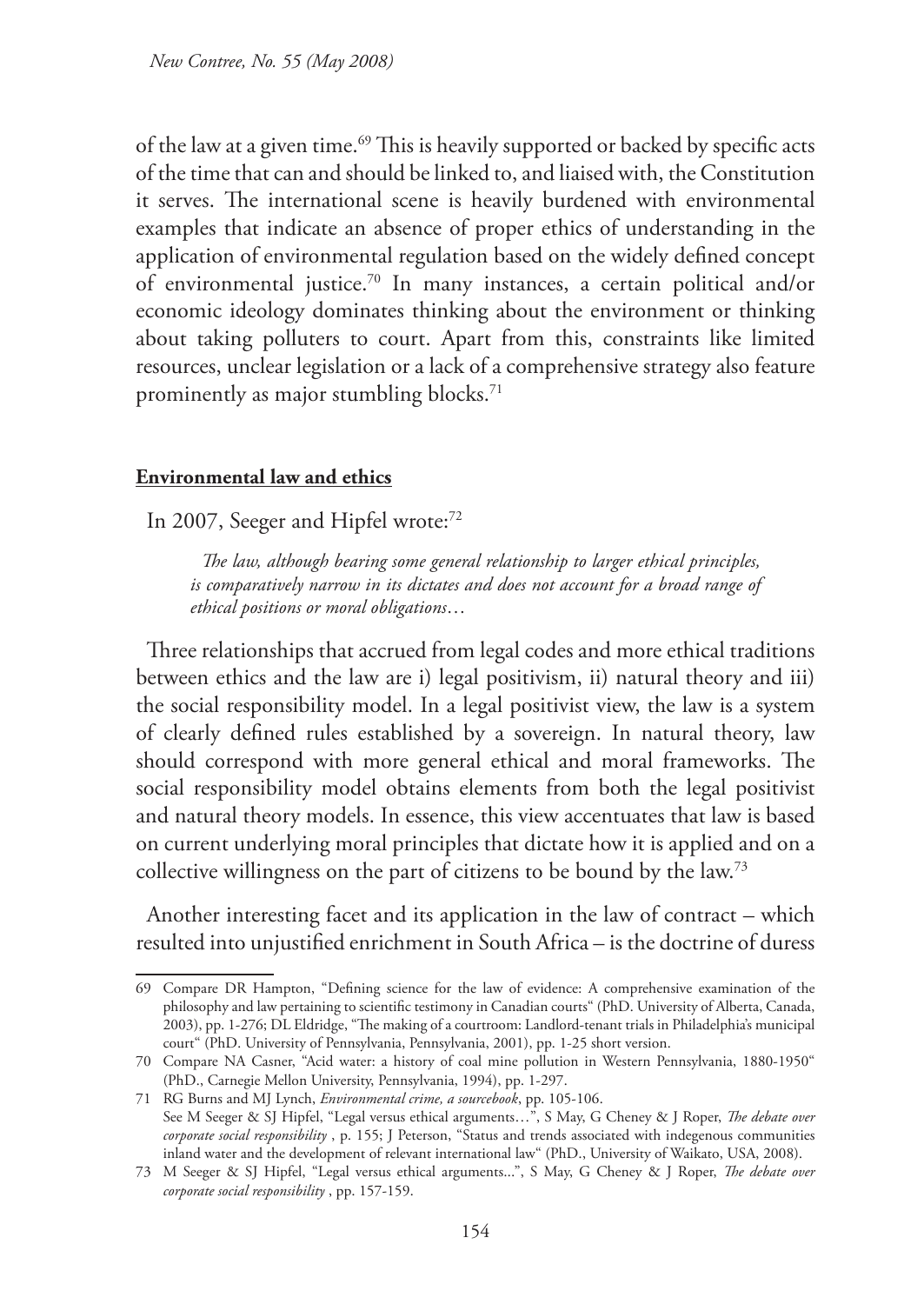or *condictio endebti*. The duress doctrine finds its juridical foundation in the principle of good faith. So one will find situations where non-contractual performances have occurred under duress or agreements of good faith.<sup>74</sup> In the Wonderfontein Spruit Catchment (WSC) area, for example, as briefly discussed later in terms of environmental injustices, the doctrine of duress also very well applied between the gold mines and the government. For example, two research and regulating bodies, which operated respectively through government and mining authorities from the mid sixties, can be mentioned. They are namely the State Coordinating Technical Committee (SCTC) and the Far West Rand Dolomitic Water Association (FWRDWA). Ironically, three decades later, this remark is made:75

...*many organisations will fail to take environmentally friendly actions unless required by law to do so*...

Environmental laws usually reflect this tension, and in general, regulatory schemes are established to minimize the activities of environmental destroyers, but they can never completely prohibit environmental harms. The quest for organisations to be socially more responsible is regarded as the modern trend in the past decade or so: $76$ 

...*A social responsibility approach to the relationship between law and ethics complements a corporate social responsiveness approach to questions of organizational ethics and morality. Social responsibility points to the larger underlying moral context of the law and acknowledges that the law is dynamic in its development, interpretation, and application. Nevertheless, while the law evolves to address changing societal conditions within a political framework, this is often a very slow and incremental process*...

Social responsiveness, therefore, suggests that organisations should be sensitive to the larger norms, needs, values and morality of diverse stakeholders outside the limited context of the law.77

<sup>74</sup> GB Glover, "The doctrine of duress in the law of contract and unjustified enrichment in South Africa" (PhD., Rhodes University, Rhodes, 2004).

*<sup>75</sup>* M Seeger & SJ Hipfel, *"Legal versus ethical arguments...",* S May, G Cheney & J Roper, *The debate over corporate social responsibility ,* p. 161.

<sup>76</sup> M Seeger & SJ Hipfel, "Legal versus ethical arguments...", S May, G Cheney & J Roper, *The debate over corporate social responsibility*, pp. 161-164.

<sup>77</sup> M Seeger & SJ Hipfel, "Legal versus ethical arguments...", S May, G Cheney & J Roper, *The debate over corporate social responsibility*, p. 164.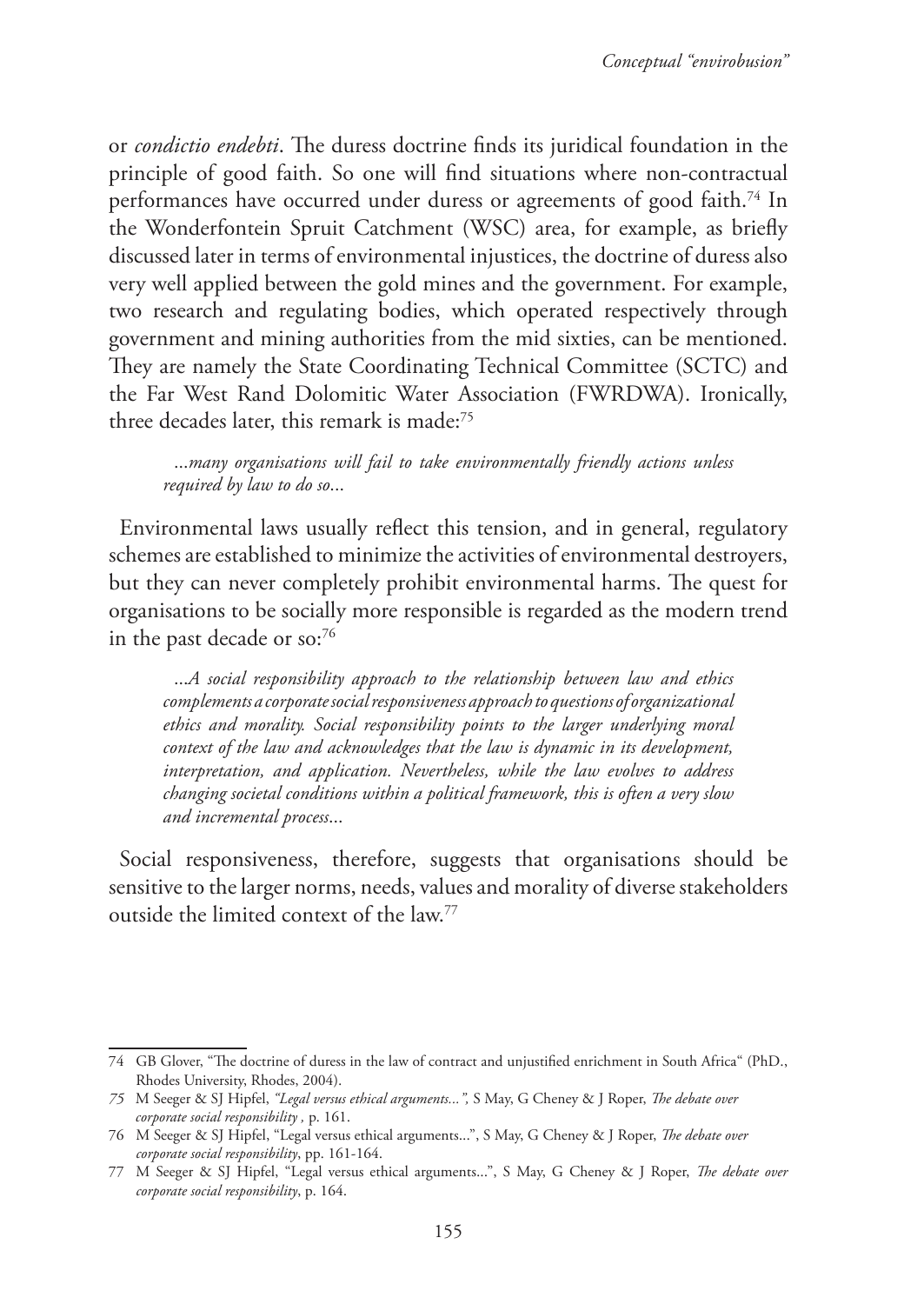#### **Common law and environment**

This form of law (with its origins dating back to at least the 12th century and transformed slightly in time) refers to laws that developed through decisions of courts and similar tribunals regarding case-based reasoning rather than through legislative statutes. In common law legal systems, law is created and/ or refined by judges after a case in order to be able to apply it in future cases. In practice, common law systems are perceived as more complicated than the basic ideal or process of creating law from nothing or at least from something. Ironically, common law cases in the past resorted under civil cases and not criminal cases. In a 21st century scenario, this distinction is highly debatable in environmental crime cases.78

The fact that judicial opinion is regarded as the strength of a common law system makes it a significant contributor to robust commercial systems where actions may be lawful or unlawful. In the UK and the USA, this way of application of common law is still maintained successfully. In essence, this form of depth and predictability of common law should be given some thought in South Africa's form of jurisdiction regarding, amongst others, environmental justice.<sup>79</sup> The historical application of common law was devised as a means of compensating someone for wrongful acts known as torts,<sup>80</sup> including both intentional torts and torts caused by negligence, and as developing the body of law recognising and regulating contracts. 81

In court cases and/or local government environmental questions in other countries, the application of common law as a solution measurement has been applied in the past. Amongst others, there is the history of acid water pollution at the coal mines in Pennsylvania between 1880 and 1950.<sup>82</sup>

#### **International law and environment**

Traditionally, international law is regarded as a comprehensive law and a

<sup>78</sup> Compare http://en.wikipedia.org/wiki/Common\_Law as retrieved on 4 June 2008, pp. 1-14; M Murru, "Bhopal 20 years on: Globalization and corporate responsibility", *Health Policy and Development Journal*, 2(3), December 2004, pp. 249-254.

<sup>79</sup> Compare http://en.wikipedia.org/wiki/Common\_Law as retrieved on 4 June 2008, p. 6.

<sup>80</sup> Tort is a civil wrong or injury arising out of an act of failure to act, independently of any contract, for which an action for damages may be brought. See Collins, *Collins English dictionary* (HarperCollins, Glasgow, 2004), p. 1722.

<sup>81</sup> Compare http://en.wikipedia.org/wiki/Common\_Law as retrieved on 4 June 2008, p. 6.

<sup>82</sup> NA Casner, "Acid water: a history of coal mine pollution in Western Pennsylvania, 1880-1950", pp. 1-297.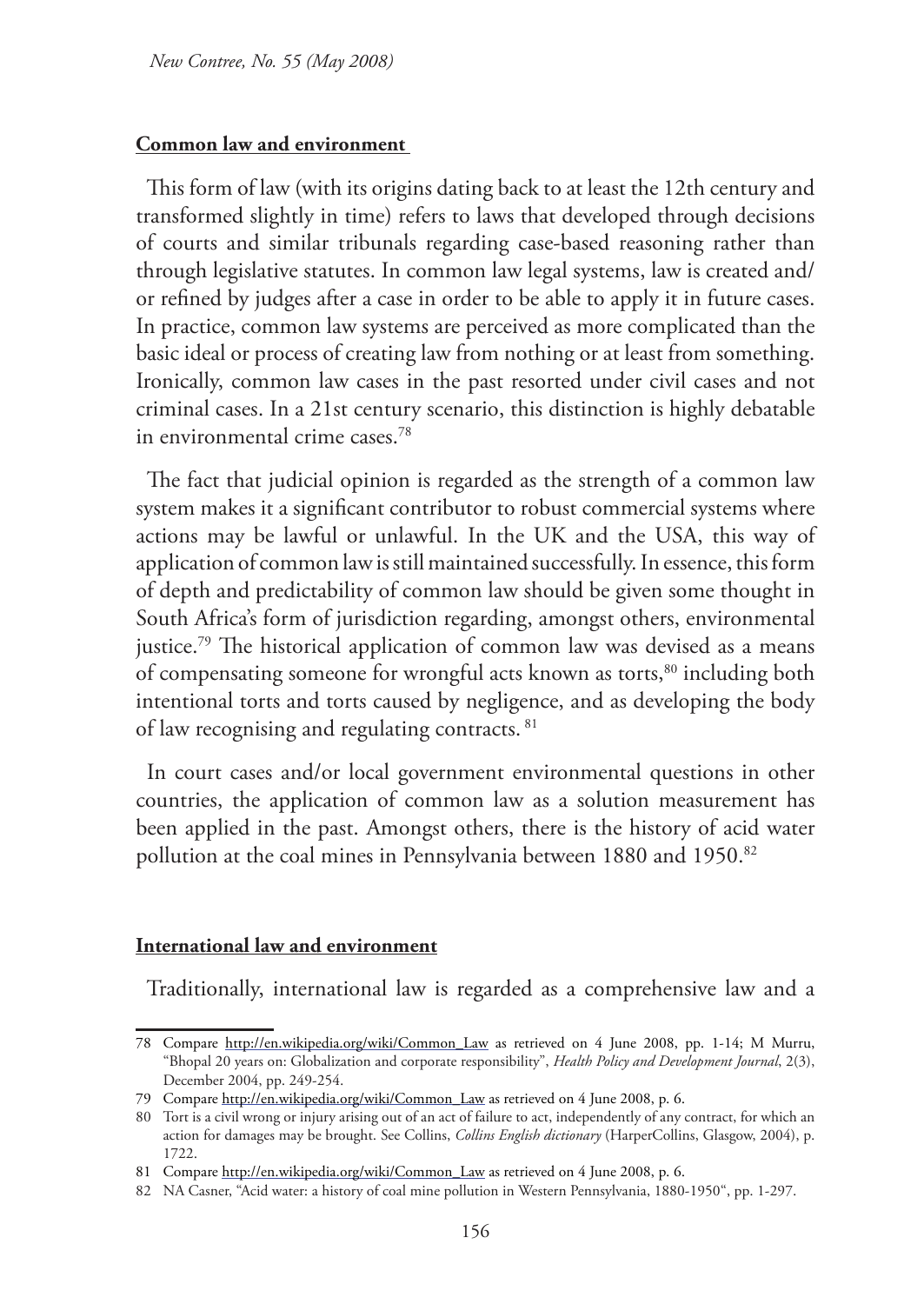many-sided legal system of the international community of states, principally governing relations among states - the basic units in the world political system for more than 3000 years. For more than half a century, however, international law also has increasingly dealt with other entities, including the individual's human rights. However, up to the nineties international law did not deal directly with multinational corporations, conglomerates or other companies. It also did not address domestic matters that might be of international interest. In international law, one can find the basic concepts of any legal system – property and tort, injury and remedy, status and contract.<sup>83</sup>

The international concern for the environment is particularly acute in the case of common areas such as the high seas, Antarctic seas, shared coastal areas, common water resources and outer space. International law developed rules of more general scope during the conference on the human environment held in Stockholm in 1972 and extensively expanded it during the Rio de Janeiro Earth Summit in 1992. Trans-border pollution is a major concern in dealing with international law concerning the environment.<sup>84</sup> In the process of dealing with various kinds of pollution, another complexity may arise, namely to what extent local environmental pollution may have secondary affects on neighbouring countries and the international community. For example, consider a scenario of crops produced in a radioactive, water-contaminated area and perhaps exported to foreign communities. These complexities are not yet well articulated conceptually in an international law focus on how this should be dealt with in the environment as far as the equity status between the injurer and the injured is concerned.

In many respects, two forms of equity<sup>85</sup> in environmental issues come to the fore, namely intragenerational equity and intergenerational equity. An "intra" focus is a focus on equity inside or within a state/country, whereas an "inter" focus is defined as a focus on aspects of environmental equity interdependence between or among cultures of human generations.

<sup>83</sup> L Henkin et al., *International law. Cases and materials*, Third Edition, pp. xvii-xviii.

<sup>84</sup> L Henkin et al., *International law. Cases and materials*, Third Edition, pp. 1375-1377.

<sup>85</sup> In England (and all the English colonies like the United States of America) courts of 'equity' existed separately from courts of 'law' until 1873, after which they merged. In courts of 'equity', injunctive relief could be issued as well as recognized trusts of property. Compare http://en.wikipedia.org/wiki/Common\_Law as retrieved on 4 June 2008, pp. 1-14.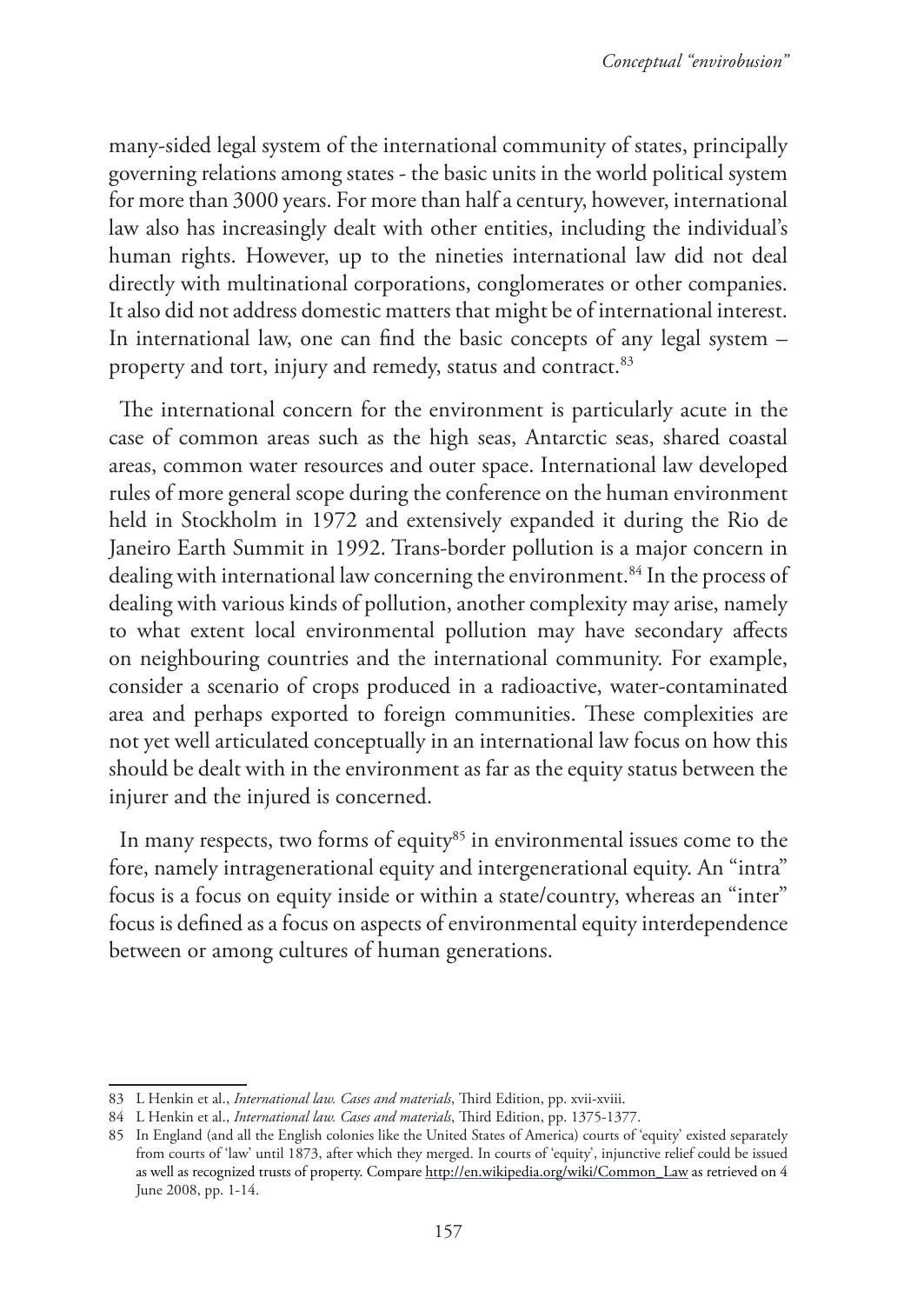### **The law and environmental acts, concepts, voices and views**

Present-day legal experts, injurers and the injured think differently about ways of finding solutions for environmental remediation, compensation and future regulation because they have different interpretations of acts, concepts and past voices of concern.

For South Africans, the democratic vision after 1994 endorsed basic ethical values as spelled out by the Constitution. In other developed democracies internationally, since the seventies, the concern has always been that environmentalism itself, whatever its merits, may harbour a threat to democratic institutions. The openness for more knowledge exchange and discussions as required in democratic structures versus the closed, confidential approach in governmental structures is amongst the issues that led to the concern. Time proved this concern wrong; therefore, environmentalists in South Africa surely may hope that the country follows the same path as others did internationally. In fact, Paehlke has pointed out that environmentalism, in practice, has widely and constantly led to – or at least sought an – expansion of democratic opportunities and an opening of administrative decision making to public participation.<sup>86</sup>

South Africa's environmental acts, as revised and adopted from the mid nineties, reflect these basic ethical values and, based on them, it is possible to identify corporate crime in the past. However, the irony is that these "crimes" are disputable if argued from a legal framework (see the discussion further on).

From a historical perspective, the South African government's awareness of and involvement in structured and formal environmental regulation is reasonably young. An advantage to a latecomer is that one could learn from others and improve on the efforts of others. However, the proof of efficient water regulation does not lie in a spotless model of environmental laws and regulations but in the practical implementation of regulations.<sup>87</sup> In turn, efficient regulation by Government is influenced by – and relies on – a complex scenario of aspects, issues and events, for example in water management.<sup>88</sup>

<sup>86</sup> Compare R Paehlke, "Democracy and environmentalism: Opening a door to the administrative state", JS Dryzek & D Schlosberg, *Debating the earth. The environmental politics reader,* 2nd edition, pp. 163-1175.

<sup>87</sup> See PS Juuti, S Katho, HR Mäki et al., Governance in water sector – comparing development in Kenya, Nepal, South Africa and Finland (Juvenes Print, Tampere, 2007), pp. 187-191.

<sup>88</sup> Compare A Turton, HJ Hattingh, GA Maree et al., *Governance as a trialogue: Government – Society-Science in transition* (Berlin, Springer Verlag, 2007); RA Adler, M Claassen, L Godfrey, A Turton, "Water, mining and waste: an historical and economic perspective on conflict management in South Africa", *The Economics of Peace and Security Journal*, 2(2), 2007, pp. 33-41.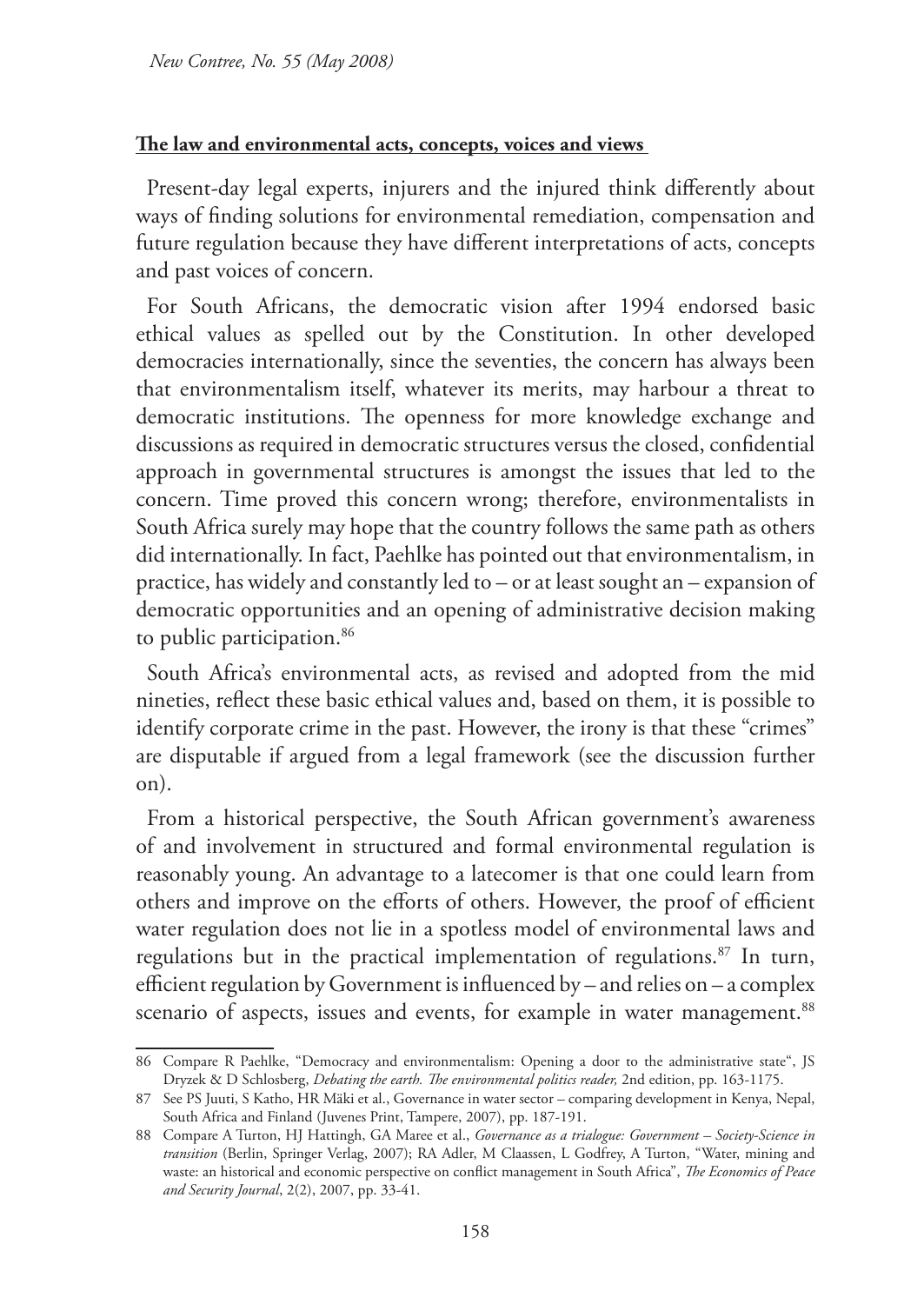From a post-modern, footsole level, ethical environmental view, some nonnegotiable requirements are pleaded for by a more informed public, namely that:

- the truth obtained from scientific knowledge should be accessible to ensure a multi-diverse approach or solution to a problem;
- what turned out to be inadequacies of the past be corrected in the present (e.g. compensation, remediation and proper regulation) and not some time in the future.
- past inadequacies that have deprived people of reasonable wealth and health should be properly addressed from a 21st century ideological perspective.

## **The Merafong are a in South Africa as a case study of past environmental practices abusing present thought**

In South Africa, environmental destruction in the far West Rand (for example the Wonderfontein Spruit Catchment in Merafong) is in many ways unique, and currently it is probably the area in South Africa regarded to be the most written about, environmentally in the most destructive state and probably the most dangerous area with its quiescent, tampered underground dolomitic compartments – any day and time able to show the outcomes of its 75-year-long changing environmental face. Since gold mining commenced in the WRC area after 1933, man and environment have been exposed to boreholes, mine dumps, dewatering of the area's dolomitic compartments, the drying up of eyes, sinkholes and subsidences as a result, water pollution, toxic waste, irresponsible utilizing of slimes, dust outfalls, deaths and growing health-related problems of which the consequences stretch much wider than just the WSC area.<sup>89</sup> The fifties and sixties were critical decades that saw a scenario of irreversible environmental change in the West Rand area. At that time, some scientists warned against the effects pollution could have on ecology and the health of all living organisms (man included).

<sup>89</sup> Conclusions are based on archival research at the CGS Archive on the SCTC minutes and the FWRDWA minutes; Also compare A Turton, HJ Hattingh, GA Maree et al., *Governance as a trialogue: Government – Society-Science in transition* (Berlin, Springer Verlag, 2007); RA Adler, M Claassen, L Godfrey, A Turton, "Water, mining and waste: an historical and economic perspective on conflict management in South Africa", *The Economics of Peace and Security Journal*, 2(2), 2007, pp. 33-41; E-mail, Federation for a Sustainable Environment (FSE), 2007- 2008; ES van Eeden, "Weaknesses in environmental action in South Africa: A historical glance on the West Rand (Gauteng Province)", *International Journal of Water Resources Development*, Nov. 2008; E Tempelhoff, "Mynmonopolie se grumoeras", *Beeld*, 2 Feb. 2007.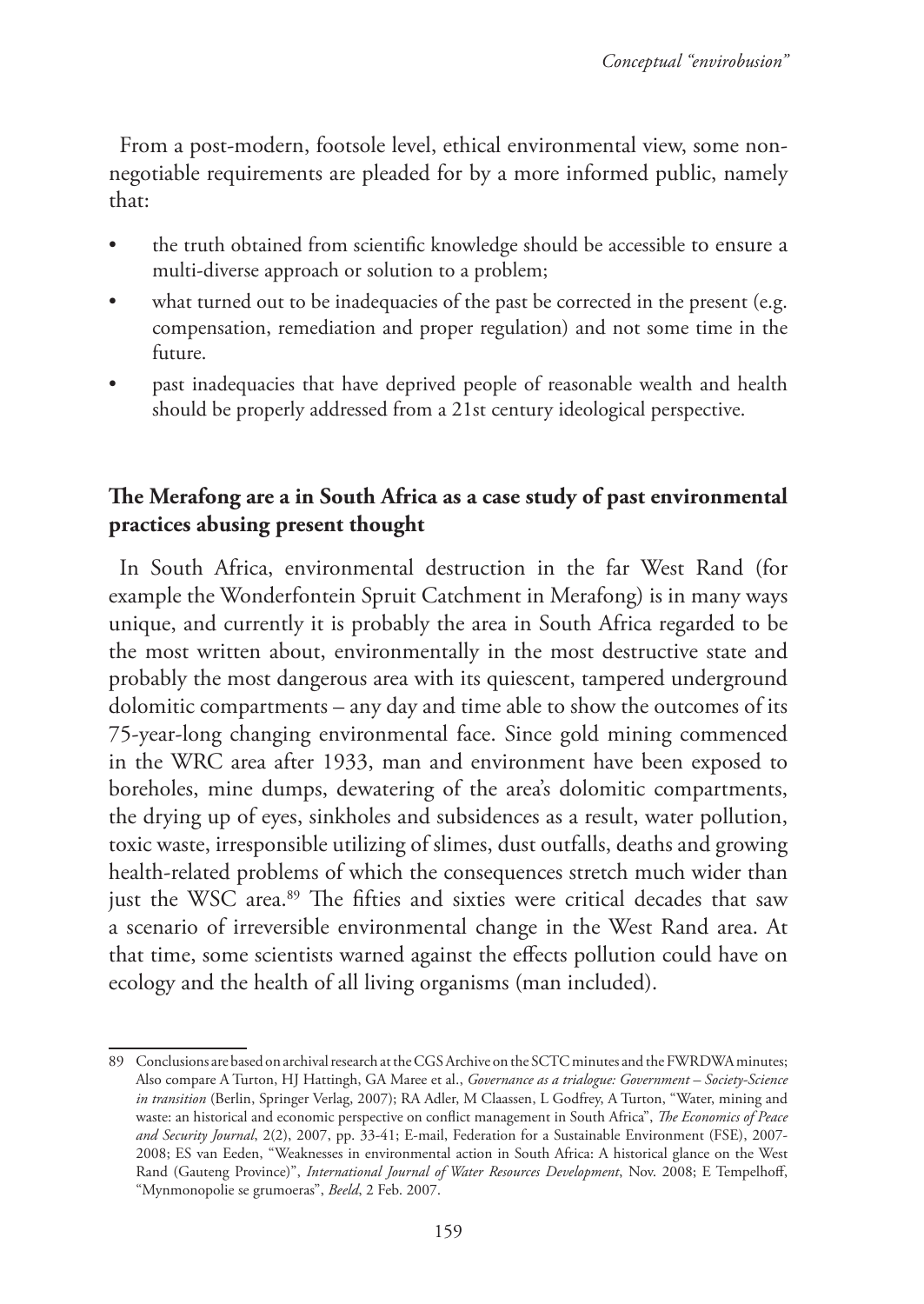The above-mentioned warnings (without any concrete long-term action) continued for 45 years. We have entered 2008 and still no expansive research has been done to address historical amnesia concerning intellectual thoughts about findings and warnings regarding environmental pollution that have indeed existed since the sixties. No consolidated evidence or view regarding the effects and impacts of economic activities on the health of ecology in this region exists. Natural, social and human scientists rather pretend to differ in their views regarding past destructions and future remedial processes.<sup>90</sup>

Currently, parts of the West Rand environment are irreversibly ruined. Basic and advanced remediation is necessary, and different views and approaches regarding social responsibility are perceived from within injurer and regulator circles with regard to some negatively perceived outcomes. Amongst others, they are the possible effects of water pollution on human health and the future changes of the West Rand environment. Environmental remediation for the sake of environmental remediation appears to be far from continuous mancentric thinking in the West Rand and, for that matter, elsewhere. Despite the numerous issues involved in intellectual thinking about the environment – and how the thinking has been transformed historically to at least emphasise environment more and to host many explanations and solutions – old, past ideologies on how to see environment are likely to be overturned by postmodern vibes of an environmentally friendly approach. Reasons for this negative scenario lie within man's thinking itself:<sup>91</sup>

- Regulators need the money to operate the rest of the country effectively.
- The injurer and the injured also are economic exploiters in their way of thinking

<sup>90</sup> Compare Powerpoint presentation, F Winde & EJ Stoch, "Threats and opportunities for post mining development in dolomitic gold mining areas of South Africa", Conference, Planning and development perspectives of mining towns in South Africa, 18 June 2008, in which the emphasis is more on man-centric innovative ideas to financially explore new ventures in dolomitic areas that appear as threats rather than to reconsider environmental remediation for the sake of the environment or a form of social responsibility directly related to past injustices done to man and environment in the West Rand, for example.

<sup>91</sup> All the conclusions formed can be retrieved from the following historically based references regarding the Far West Rand: ES van Eeden, AB de Villiers, H Strydom, & EJ Stoch, "Mines, people and sinkholes – an analysis of the Carletonville Municipal Area in South Africa as case study regarding politics of secrecy" *Historia*, 47(1), May 2003; ES van Eeden, "Whose environment? Whose nature? – a trans-disciplinary discussion on some inhumane actions in the destruction and construction in nature – case study, the Merafong municipal region", South Africa International conference on humankind and the intersection of nature and culture, *Transdisciplinary Journal*, 2, Nov. 2006; ES van Eeden & I Brink., "Factors that determine the facilitation of stakeholders and role players in environmental management – some philosophical-historical thoughts with the Merafong area as example", *Koers (*4), 2007; ES van Eeden, "Past and present actions of environmental heritage by NGOs in the controversial Wonderfontein Catchment, Gauteng - a critical assessment", *New Contree*, 53, May 2007, p. 24; ES van Eeden, M Liefferink & Tempelhoff, "Environmental ethics and crime in the water affairs of the Wonderfontein Spruit Catchment, Gauteng South Africa" , *Transdisciplinary Journal* (Presented for the May 2008 publication)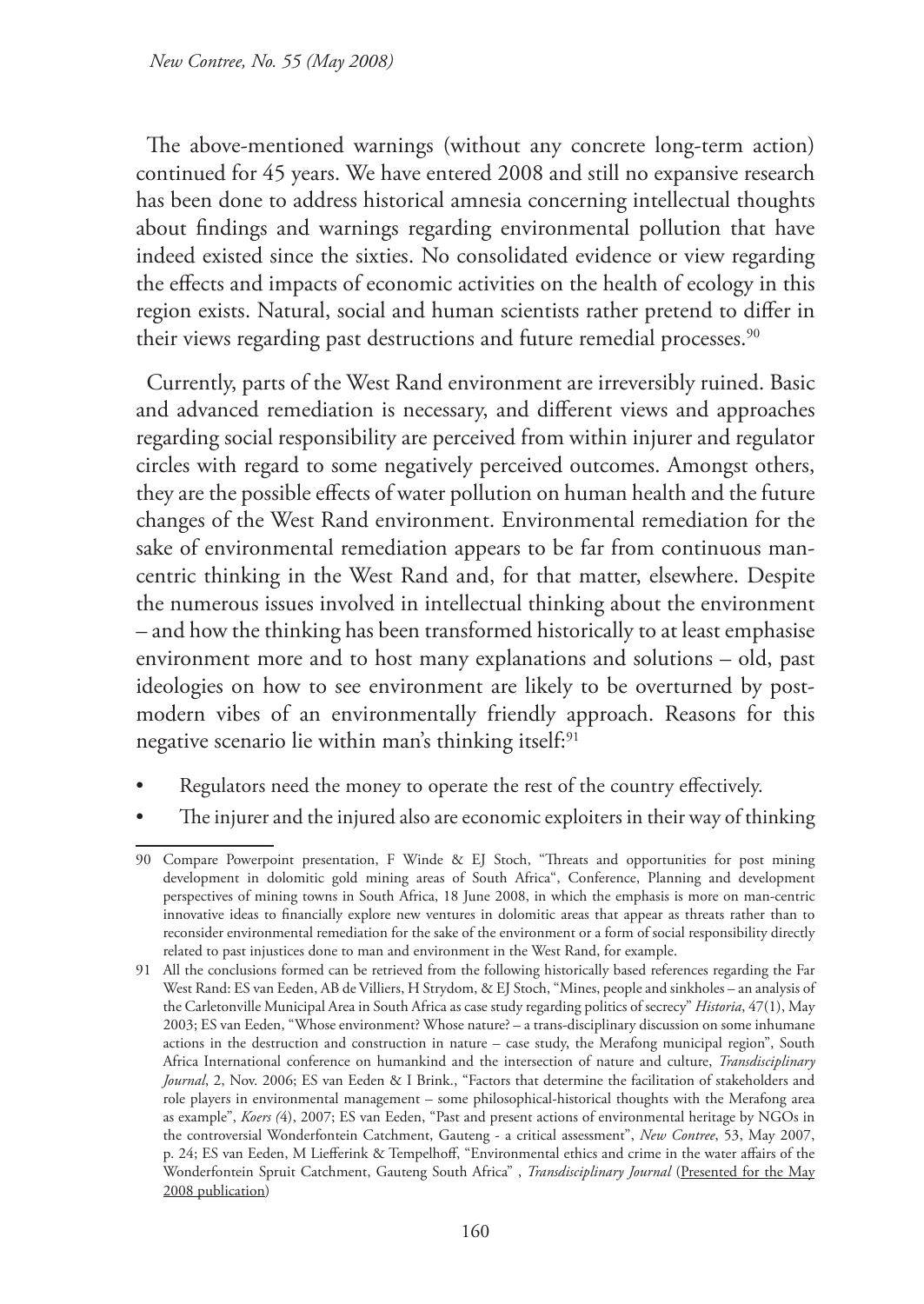about their past, present and future.

- Environmentalists tend to prefer vibes only in areas and on podiums where controversy is not an issue.
- Environmental activists tend to focus mainly on environmental justice with the main focus on injustices done against humans.<sup>92</sup> The rest of ecology – most of the time – features as a secondary issue.
- Past and present scientific reports more than often focus on key environmental issues of concern but, also more than often, reflect a major man-centric approach in final solutions rather than a balanced eco-centric or an environmental focus.

Thus, conceptually and in scientific research, the major way of thinking with regard to ecology currently is still one way as in the past: namely "man's way". Although the "past" ethical conviction that God has granted man "dominion" over the earth and that man may therefore exploit and use nature to his own ends<sup>93</sup> is not shared by all, the man-centric approach that is characteristic of past ways of thinking still rules present actions in the West Rand.<sup>94</sup> This is the unfortunate situation despite world-class environmental acts and a variety of intellectual ideas and concepts that are supposed to support refreshed and enlightened thinking about environmental issues. Unfortunately, a wide variety of conceptual thoughts closely related to the same issue can also be detrimental by nature because of the wide interpretation basis and/ or the lack of consolidation to form efficient conclusions and solutions on an environmental issue. It has been accentuated in earlier discussions that literature of a post-modern environmental ethics nature also argues that science has become ecologically irrational, losing a commitment to sustainability and interdependence. In corporate ethics the concern for example in community projects is also more a matter of what can be gained economically rather than spent for the sake of…95 As far as legal sciences and ethical traditions within

<sup>92</sup> Compare Institute of Transport Studies, Working Paper ITS-WP-03-04, R Alsnih and PR Stopher, "Environmental justice applications in transport: The international perspective" (University of Sydney, Australia, October 2002), pp. 1-4.

<sup>93</sup> Compare L White, "The historical roots of our ecological crisis", G De Bell, *ed*., *The environmental handbook*, (New York, Ballantine,1970), pp. 18-26; D Wall, *Green history* (Routledge, New York, 1994), p. 76.

<sup>94</sup> Compare T Roszak, *Making of a counter culture* (New York, Faber, 1968); T Roszak, *Persoon en planeet*  (Amsterdam, Meulenhoff, 1980); R Attfield, *The ethics of environmental concern* (Oxford, Blackwell, 1983); R Attfield, *Environmental philosophy* (Avebury, Aldershot, 1994); JA Nash, *Loving nature. Ecological integrity and Christian responsibility* (Nashville & Washington, Abingdon Press, 1991); PGW du Plessis, Manuscript on "Ecoethics, the Christian and the future", Potchefstroom University for CHE (currently North-West University), 27 May 1998; L Wilkinson, "How Christian is the Green Agenda?", *Christianity Today*, 1993, pp. 17-20.

<sup>95</sup> M Seeger & SJ Hipfel, "Legal versus Ethical arguments. Contexts for Corporate Social responsibility", S May, G Cheney & J Roper, *The debate over corporate social responsibility*, p. 157.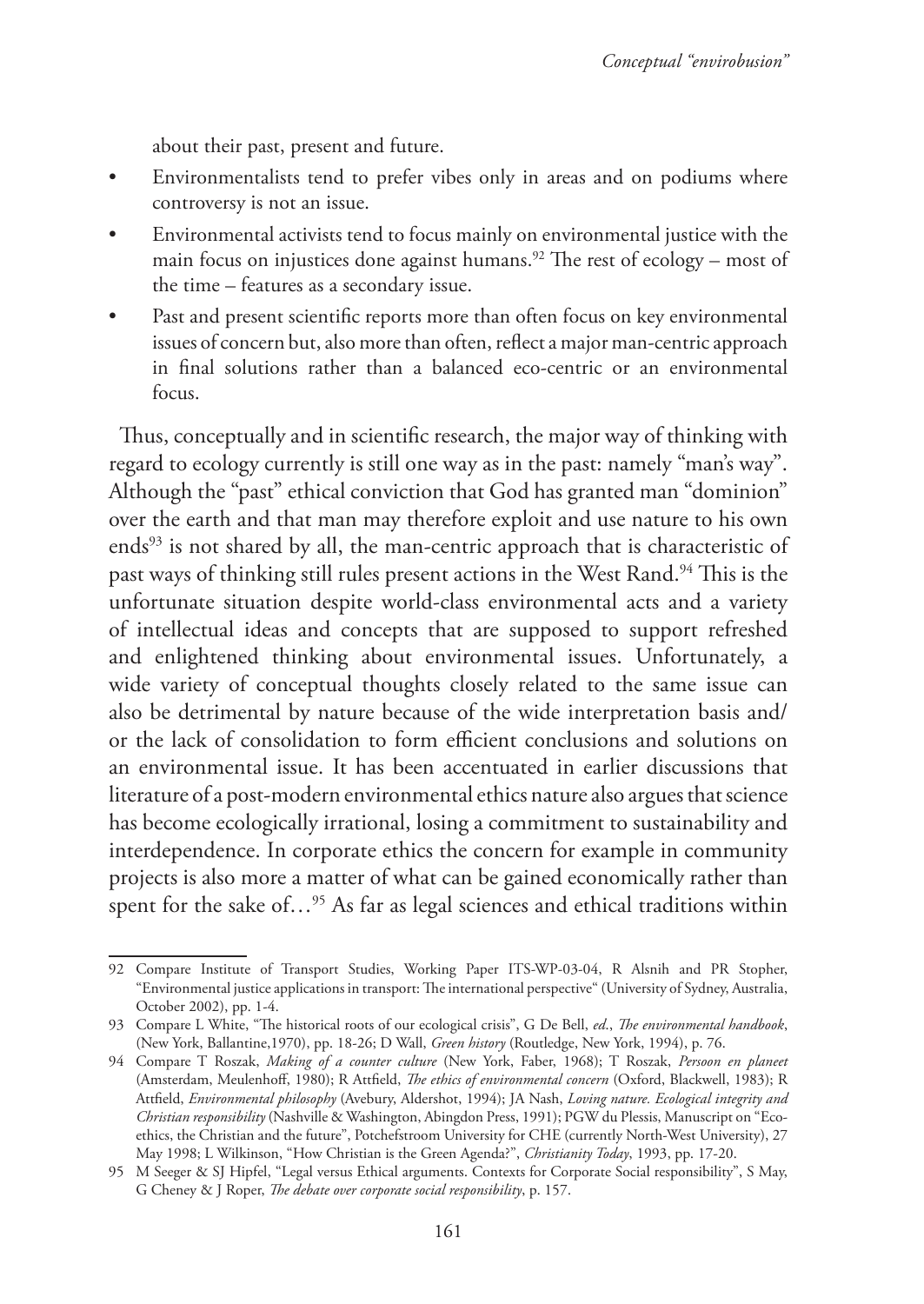an environmental set-up are concerned, the status quo is quite complex. In many ways, common law practices rather than legislative statutes may in future determine the outcome of reasoning regarding environmental casebased reasoning.

Capalbo says that most environmental or "green" issues are often presented as choices of either economic growth or environmental protection. She also mentions that a trend in early environmental war was that you could pinpoint or tie pollution to a specific source, but nowadays it appears to be "non-point" pollution (difficult because the source is not tangible or easily identified).<sup>96</sup> As far as environmental issues in the WSC are concerned, they can be regarded as "non-point", though the gold mines certainly are a major polluter. If this *status quo* is analyzed further, one reaches the heart of all the "wrong-goings" and "wrongdoings" in the WSC, namely the "happy-golucky" environmental ethics or "gentlemen's agreement" protocols of the day between the government and the gold mines.<sup>97</sup>

From an environmental perspective, during the crucial period from 1956 to 1966, efficient decisions were made in the WRC between government and the mines under circumstances of good faith (known as the doctrine of duress). These years turned out to be "sad years" in the WRC because good faith turned out to focus more on economic exploitation to steam-roll economic success. Amongst others, the following events are recalled:

Dewatering of underground compartments by the gold mines<sup>98</sup> (committees, associations  $\&$  government's voice in action).<sup>99</sup> Rewatering was even an option in the sixties, but it was never applied (with Blyvooruitzicht as the only mine then to vote for rewatering). In fact, rewatering of the West Rand, after mining closure by the mid 21st century, seems an inevitable event for which no solutions have been offered yet, and the harm already done regarding heavy metal pollution on the surface and an abortion of the compartment structure underground makes

<sup>96</sup> Compare R Capalbo, "Environment", as retrieved on 5 June 2008 in The issues, Chapter 2 on http://webpage. pace.edu/cmalone/pc2004chapter2.html, pp. 28-29.

<sup>97</sup> Compare documents retrieved from files at the Geoscience Archive (GSCA) on the State Coordinating Technical Committee (SCTC) and the Far West Rand Dolomitic Water Association (FWRDWA). Both these groups have been operational in mainly the West Rand since the mid 1960's.

<sup>98</sup> GSCA, SCTC, File 391-450, Document 404, Report, H Keersmaekers and AP Aldridge, "A study of the quality of dolomitic water in the Far West Rand with special reference to the influence of mine drainage on the formation of sinkhole subsidences and underground water quality", 1966, pp.1-2.

<sup>99</sup> The State Coordinating Technical Council and the Far West Rand Dolomitic Water Association were founded in 1964 with the initiative of the government. See Geoscience Archive (GA), Pretoria, Minutes of the SCTC & the FWRDWA, 1964-1998.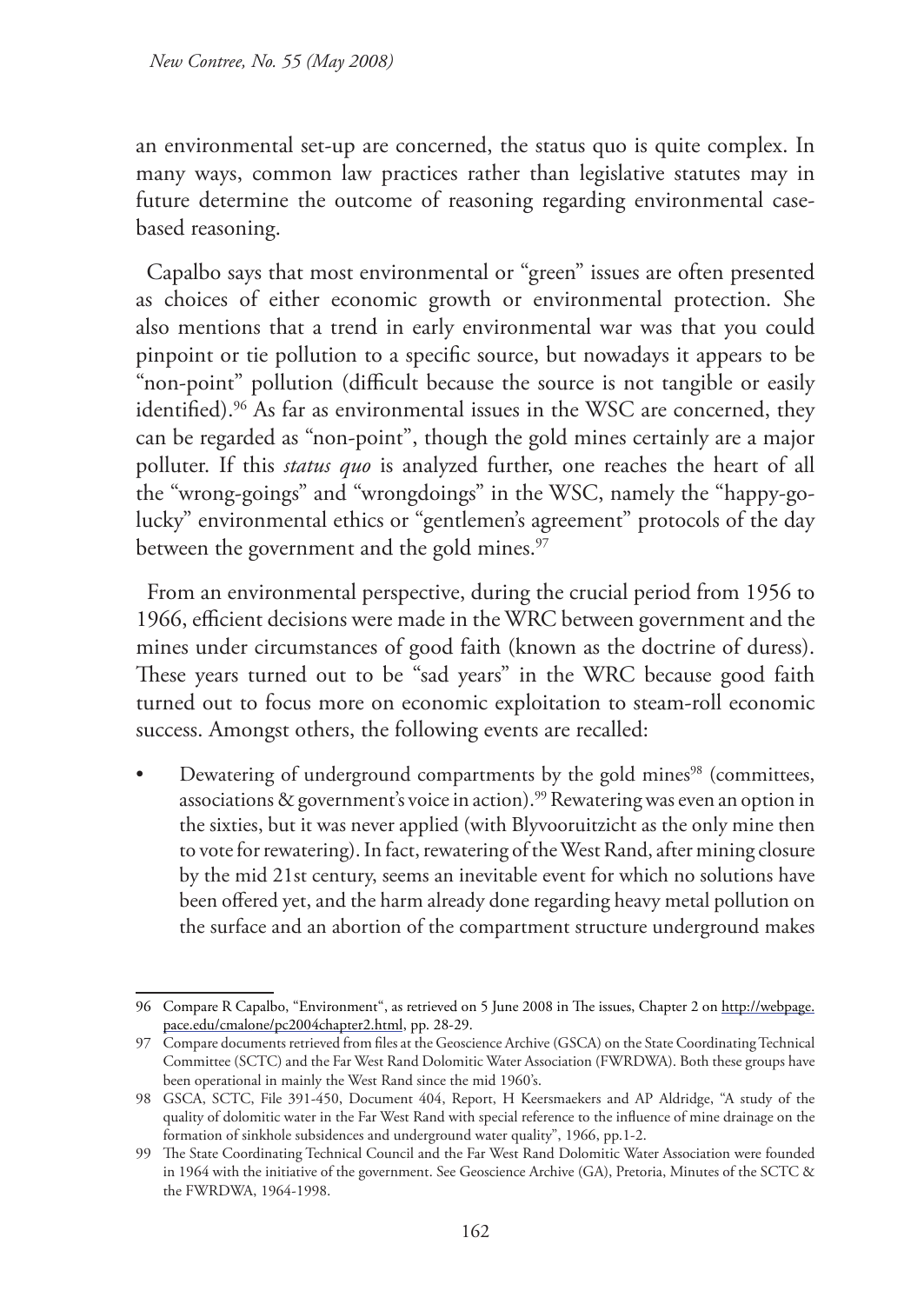it very difficult to monitor a rewatering process in future;<sup>100</sup>

- Sinkholes and subsidences occurred (the fatal ones in the Blyvooruitzicht mining area even was expected via seismologic and borehole data and before the loss of life in August  $1964$ ;<sup>101</sup>
- Slime dams & boreholes appeared by the dozens. In 1967, the SCTC estimated that pumping costs for dewatering amounted to over R100 million.<sup>102</sup> (Research has pointed out a) the harm of slimes as a filling option that pollute natural waters with dolomitic waters;<sup>103</sup> b) the dangers of soil imbalances in minerals such as strontium and boron; c) the eventual reducing of farming practices/ selling and buying of farms in favour of mining activities; and d) the possible effects heavy metal pollution might have on animals and humans if sufficient care is not taken).104

Ethical transgressions as perceived in the recorded history of the abuse of man-centric power regarding the environment by using slimes in the WRC area, as mentioned above, need accentuation. The acting Director and Chief Research Officer of the National Institute for Water Research (NIWR), Mr M.R. Henzen, was approached during this period to provide suggestions based on its research on the use of slimes. On 13 August 1964, he reported:<sup>105</sup>

 *In South Africa, the coal and gold deposits are intimately associated with the occurrence of iron pyrites which are either finely disseminated throughout ore bodies and the adjacent strata, or appear sporadically as concretions of sulphuric compounds. Exposure of these materials to atmospheric conditions through mining activities, in slimes, sand and rock dumps, results in seepage, run-off and effluents are of a highly acidic nature* [an accentuation by the author].

Needless to say, this warning has fallen on deaf ears since. Although past environmental outcomes of this specific action have proved not to be sufficient in filling up subsidences and sinkholes, its future backlash remains a guess when rewatering will catch up with the past environmental history of the WRC. All conceptual intellectual thinking about the environment will then

<sup>100</sup> Compare Oral discussion Mr E van Wyk (Department of Water Affairs and Forestry), 19 June 2008. 101 See SCTC minutes and reports, 1964.

<sup>102</sup> CGS-Archive, SCTC, File MM50/1/17/4, Disposal of Dolomitic water in Far West Rand, Part II, Letter, Minister of Mines/The President, Chamber of Mines of South Africa, ca 1967-1968.

<sup>103</sup> GSCA, SCTC, File 37-76, Document 38, Letter, A Louw (Consulting Engineer GFSA)/JP Kriel (Secretary of The Department of Water Affairs), 25 June 1964, pp. 1-5.

<sup>104</sup> Compare ES van Eeden, "Ekonomiese ontwikkeling en die invloed daarvan op Carletonville, 1948-1988..."; GSCA, SCTC & FWRDWA documents, 1964-1998.

<sup>105</sup> Compare GSCA, SCTC, File 37-76, GSCA, SCTC, File 37-76, Document 44, Minute, 5th Meeting of the SCTC, 10 August 1964, pp. 1-8. Document 47, Letter, JP Kriel (Minister of Water Affairs)/The Consulting Engineer (Blyvooruitzicht Gold Mining Co. Ltd), 20 August 1964, pp. 1-2.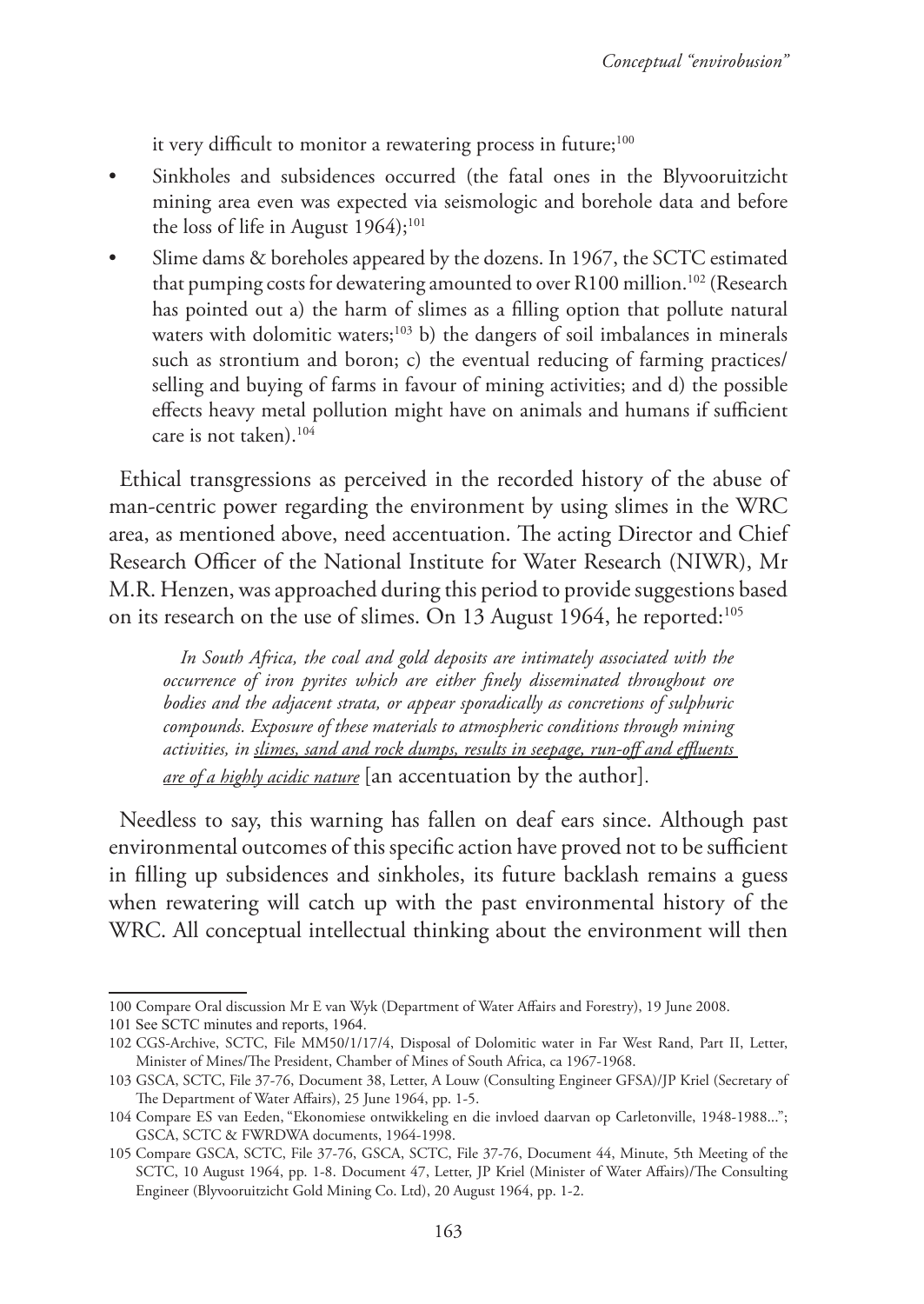have no consolidated and sustainable effect on the "envirobusion" outcome to be witnessed.

### **Conclusion**

The article has pointed out that most conceptual thoughts, as discussed, have articulated environmentally related issues for justness more from a view of harmful environmental actions against man than specifically against the environment. The article also reflected a variety of conceptual thoughts that contribute to the difficulties in clearly understanding environmental thinking (called "envirobusion"), and so spontaneously lead to "envirobusive" thoughts in theory and in behaviour in practice. Furthermore, it is accentuated how past environmental thinking and practices are still neatly embedded in the present-day practices of man in the environment and/or with regard to any environmental practices and malpractices, despite the fact that modern man is regarded as been more environmentally sensitive and that his "modern thinking" is reflected in a democratic constitution like that of South Africa.

In some sense, then, the centuries-old man-centric environmental ideology still prevails. John Citizen equally responded with a man-centric intention and not necessarily an environmentally concerned perspective.

It is said that researchers have an important role to play to act as agents in changing a position by using their research and intellectual thinking to alter the course of history. This requires researchers to move beyond the traditional treatment of the affected community as "subjects" and to view this opportunity as something more than just another publication.106 It can also be added that, as long as corporate bodies and governments still handle documents regarding the democratic community they serve according to an autocratic ideology, that long it will take to follow a holistic approach to data retrieval and perusal to contextualize, in a balanced way, environmental issues and environmental conceptual thinking.

Because data from corporate companies are not easily available, all the world's concepts related to environmental injustices fall short from an environmental justice perspective. In theory, presently developed environmentally and human-focussed acts have been adopted but, in practice, past ideological ethics

<sup>106</sup> See Bullard and Wright, (1993:836) as mentioned in RG Burns and MJ Lynch, *Environmental crime, a sourcebook*, p. 275.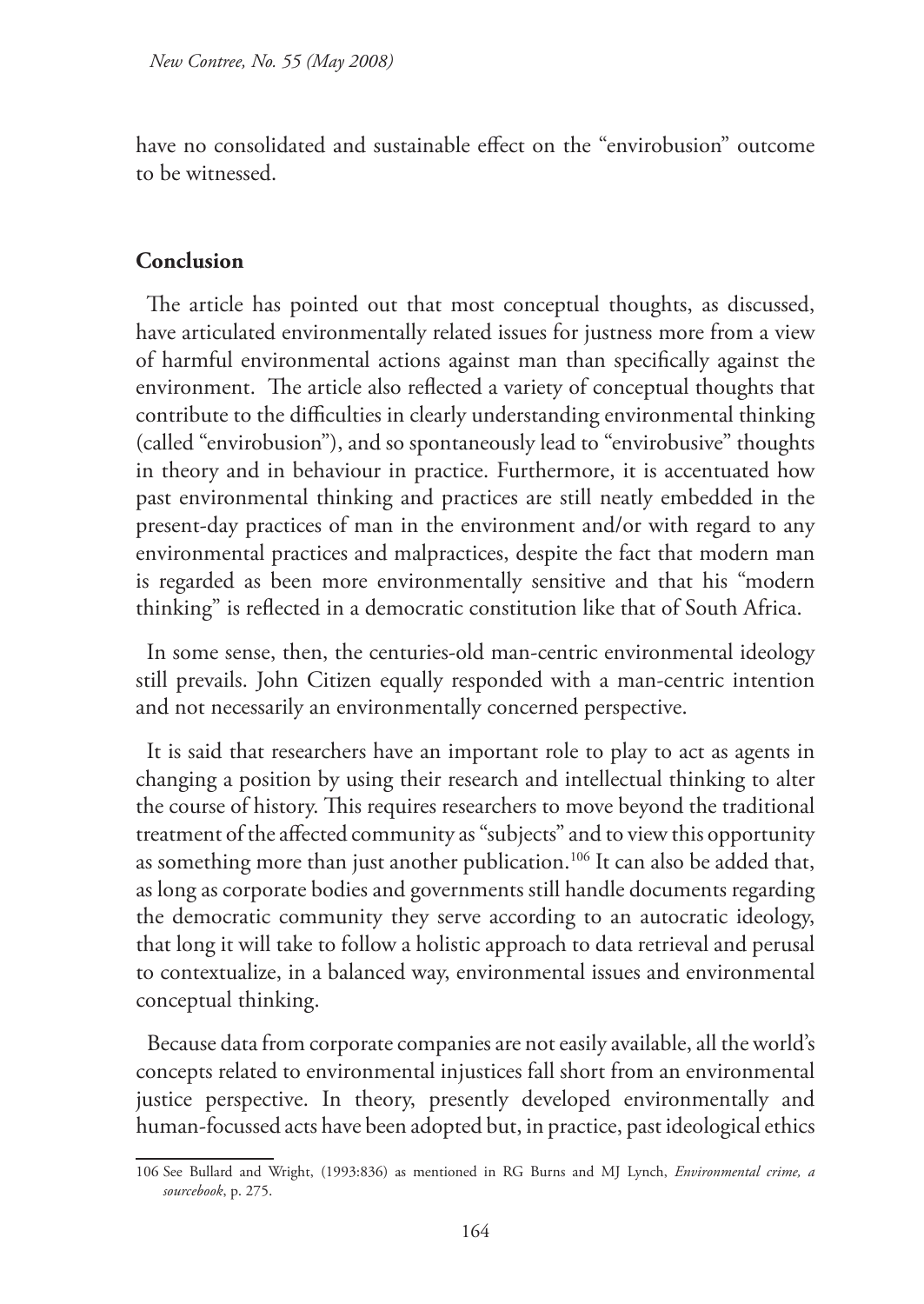regarding the environment still apply in the present because of difficulties to convert man's past thinking to present thoughts and ideas. Consequently, a man-focussed approach to the environment still reflects the superiority of the human race.

In some conceptual thinking, problematic issues related to addressing injustices done to the environment have been articulated. Eventually, bureaucratic and regulating policies dominate, however, even within a socalled democratic dispensation. A democracy does not necessarily exclude the possibility of victimization when environmental issues are addressed. Eventually, it remains difficult to stand against power abusive environmental attitudes and injustices that mainly call for past ideology to operate in highly economically active areas in which environment is "something" to be dealt with on secondary thought.

Ironically, environmental injustices can be understood and managed only if all past and present knowledge and thoughts can be synchronized and debated to find a midway between perceived man-centric environmental wrongdoings and a balanced post-modern thinking about the past. Postmodern environmental thinking still appears to be vague and should be more constructive to be applied efficiently in the 21st century. In post-modern thinking about environmental justice, the wish for and focus on healthier environments should perhaps rather accommodate a balanced socially responsible focus between man's needs, human equity as a requirement and the value of preserving the environment for the sake of the environment and not only for the sake of future generations.

Viewed within the historical thought from a South African perspective, post-modern thinking regarding man, his environment and his actions remains a reminder of past practices of dealing with the environment. Man (for example John Citizen, environmental activists, corporate organisations, governments) still act as if a free "dominion" has been granted over the piece of earth he/she occupies to use and abuse it as he/she wishes. The concept of environmental justice appears to be of major importance if it can secure at least a healthier environment for those living in it and not necessarily for the sake of and with a responsibility to the environment. In addition, the principle that the polluter pays as stated from environmental acts, and a payment of environmental injustices done by whatever corporate establishment in the past appears to weigh much more among especially environmental activists than ideas to remediate environmentally for the sake of the environment only.